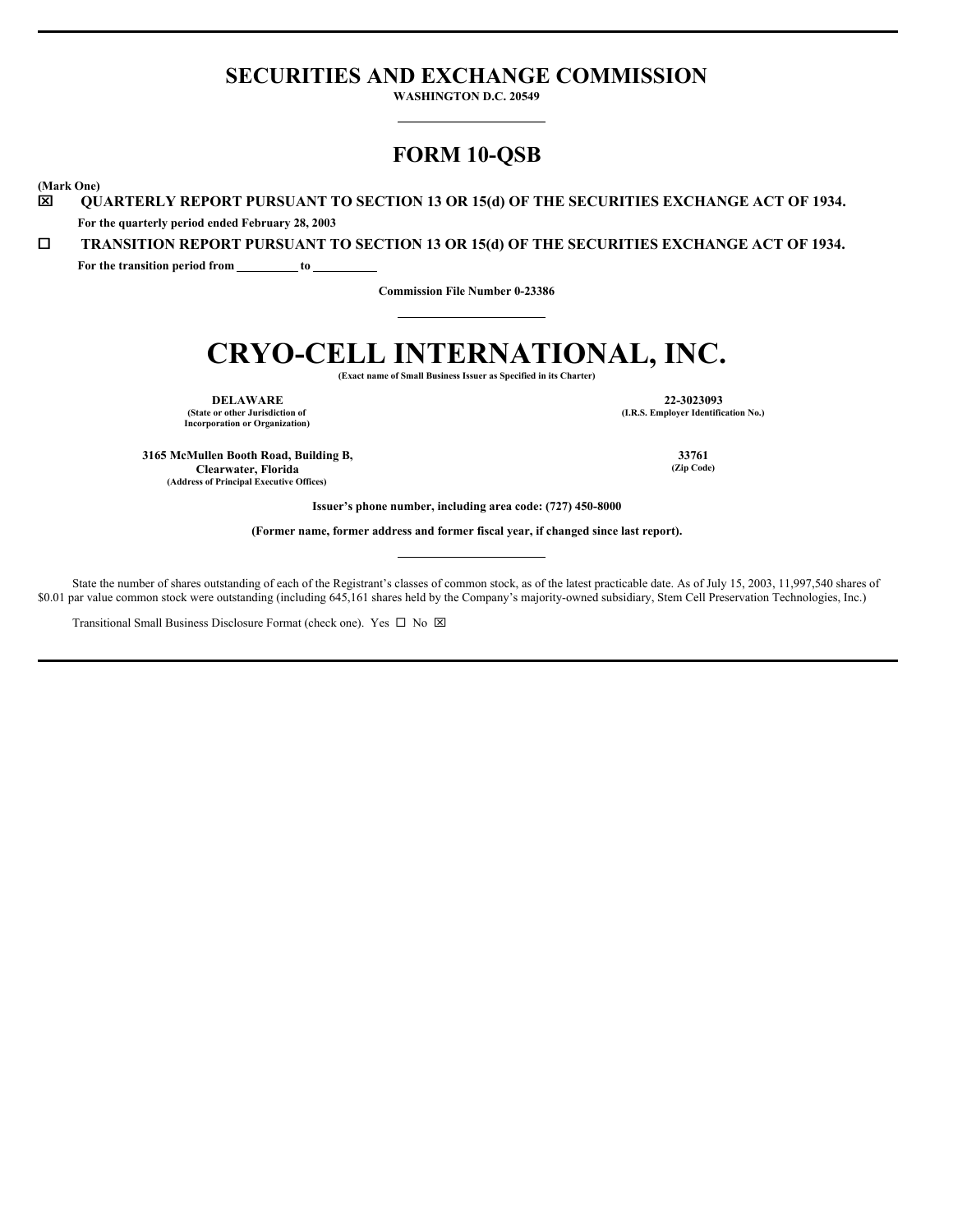# **CRYO-CELL INTERNATIONAL, INC.**

# **TABLE OF CONTENTS**

# **PART I—FINANCIAL INFORMATION (UNAUDITED)**

| Item 1.           | <b>Financial Statements</b>                                                                   |    |
|-------------------|-----------------------------------------------------------------------------------------------|----|
|                   | <b>Condensed Consolidated Balance Sheets</b>                                                  | 3  |
|                   | <b>Condensed Consolidated Statements of Operations and Comprehensive Loss</b>                 | 4  |
|                   | <b>Condensed Consolidated Statements of Cash Flows</b>                                        | 5  |
|                   | Notes to Condensed Consolidated Financial Statements                                          | 6  |
| Item 2.           | <b>Management's Discussion and Analysis of Financial Conditions and Results of Operations</b> | 11 |
| Item 3.           | <b>Controls and Procedures</b>                                                                | 14 |
|                   | <b>PART II-OTHER INFORMATION</b>                                                              |    |
| Item 1.           | <b>Legal Proceedings</b>                                                                      | 18 |
| Item 2.           | <b>Changes in Securities</b>                                                                  | 18 |
| Item 3.           | <b>Defaults Upon Senior Securities</b>                                                        | 18 |
| Item 4.           | <b>Submission of Matters to a Vote of Security Holders</b>                                    | 18 |
| Item 5.           | <b>Other Information</b>                                                                      | 18 |
| Item 6.           | <b>Exhibits and Reports On Form 8-K</b>                                                       | 19 |
| <b>SIGNATURES</b> |                                                                                               | 20 |

# 2

**PAGE**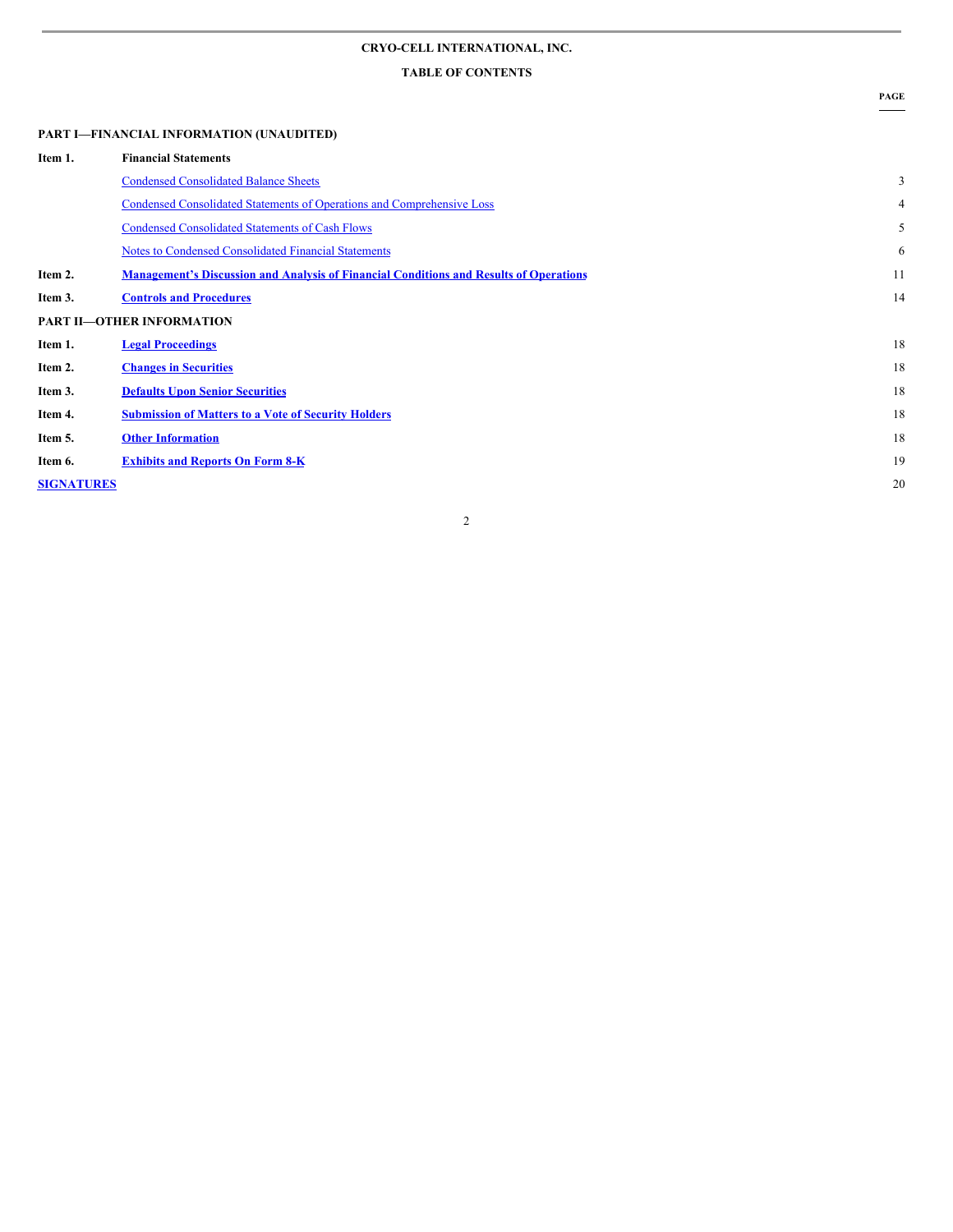#### <span id="page-2-0"></span>**CRYO-CELL INTERNATIONAL, INC. AND SUBSIDIARIES** CONDENSED CONSOLIDATED BALANCE SHEETS

# **ASSETS**

|                                                                                                                            | February 28,<br>2003     | November 30,<br>2002     |
|----------------------------------------------------------------------------------------------------------------------------|--------------------------|--------------------------|
|                                                                                                                            | (Unaudited)              | (As Restated)            |
| <b>Current Assets</b>                                                                                                      |                          |                          |
| Cash and cash equivalents                                                                                                  | \$1,135,966              | \$1,935,532              |
| Marketable securities                                                                                                      | 3,141,339                | 3,127,843                |
| Accounts receivable and advances (net of allowance for doubtful accounts of \$130,010 and \$89,010)                        | 331,652                  | 281,911                  |
| Receivable — Affiliates (net of allowance for doubtful accounts of \$128,540)                                              | 344,877                  | 412,071                  |
| Notes receivable (net of allowance for doubtful accounts of \$66,000 and \$41,000)                                         | 185,750                  | 210,750                  |
| Prepaid expenses and other current assets                                                                                  | 224,380                  | 112,115                  |
|                                                                                                                            |                          |                          |
| Total current assets                                                                                                       | 5,363,964                | 6.080.222                |
|                                                                                                                            |                          |                          |
| <b>Property and Equipment-net</b>                                                                                          | 2,625,444                | 2,632,831                |
|                                                                                                                            |                          |                          |
| <b>Other Assets</b>                                                                                                        |                          |                          |
| Intangible assets (net of amortization of \$79,480 and \$77,127, respectively)                                             | 99,992                   | 102,345                  |
| Receivable-Revenue sharing agreements                                                                                      | 292,839                  | 332,895                  |
| Investment in Saneron CCEL Therapeutics, Inc.                                                                              | 1,816,010                | 1,914,826                |
| Investment in European Affiliates                                                                                          | 739,667                  | 739,667                  |
|                                                                                                                            | 1,403,751                |                          |
| Deferred consulting fees                                                                                                   |                          | 1,438,412                |
| Deposits                                                                                                                   | 175,411                  | 175,161                  |
| Total other assets                                                                                                         | 4,527,670                | 4,703,306                |
|                                                                                                                            |                          |                          |
|                                                                                                                            | \$12,517,078             | \$13,416,359             |
|                                                                                                                            |                          |                          |
| <b>LIABILITIES AND STOCKHOLDERS' EQUITY</b>                                                                                |                          |                          |
|                                                                                                                            | February 28,             | November 30,             |
|                                                                                                                            | 2003                     | 2002                     |
|                                                                                                                            |                          |                          |
| <b>Current Liabilities</b>                                                                                                 | (Unaudited)              | (As Restated)            |
| Accounts payable                                                                                                           |                          |                          |
|                                                                                                                            |                          |                          |
|                                                                                                                            | S.<br>423,493            | \$<br>391,269            |
| Accrued expenses and withholdings                                                                                          | 905,531                  | 1,217,407                |
| Total current liabilities                                                                                                  | 1,329,024                | 1,608,676                |
|                                                                                                                            |                          |                          |
| <b>Other Liabilities</b>                                                                                                   |                          |                          |
| Deferred revenue                                                                                                           | 2,704,921                | 2,228,164                |
| Long-Term Liability-Revenue sharing agreements                                                                             | 4,416,666                | 4,416,666                |
| Deferred consulting obligation                                                                                             | 1,429,538                | 1,455,688                |
|                                                                                                                            |                          |                          |
| Total other liabilities                                                                                                    | 8,551,125                | 8,100,518                |
|                                                                                                                            |                          |                          |
| Minority Interest                                                                                                          | $\overline{\phantom{0}}$ | $\overline{\phantom{m}}$ |
|                                                                                                                            |                          |                          |
| <b>Stockholders' Equity</b>                                                                                                |                          |                          |
| Preferred stock (\$.01 par value, 500,000 authorized and none issued)                                                      |                          |                          |
| Common stock (\$.01 par value, 20,000,000 authorized; 11,352,379 at February 28, 2003, and 11,352,379 at November 30, 2002 |                          |                          |
| issued and outstanding)                                                                                                    | 113,524                  | 113,524                  |
| Additional paid-in capital                                                                                                 | 23,018,962               | 23,012,760               |
| Accumulated other comprehensive loss                                                                                       | (505, 783)               | (387,997)                |
| Accumulated deficit                                                                                                        | (19,989,774)             | (19,031,122)             |
|                                                                                                                            |                          |                          |
| Total stockholders' equity                                                                                                 | 2,636,929                | 3,707,165                |
|                                                                                                                            | \$12,517,078             | \$13,416,359             |

The accompanying notes to consolidated financial statements are an integral part of these statements.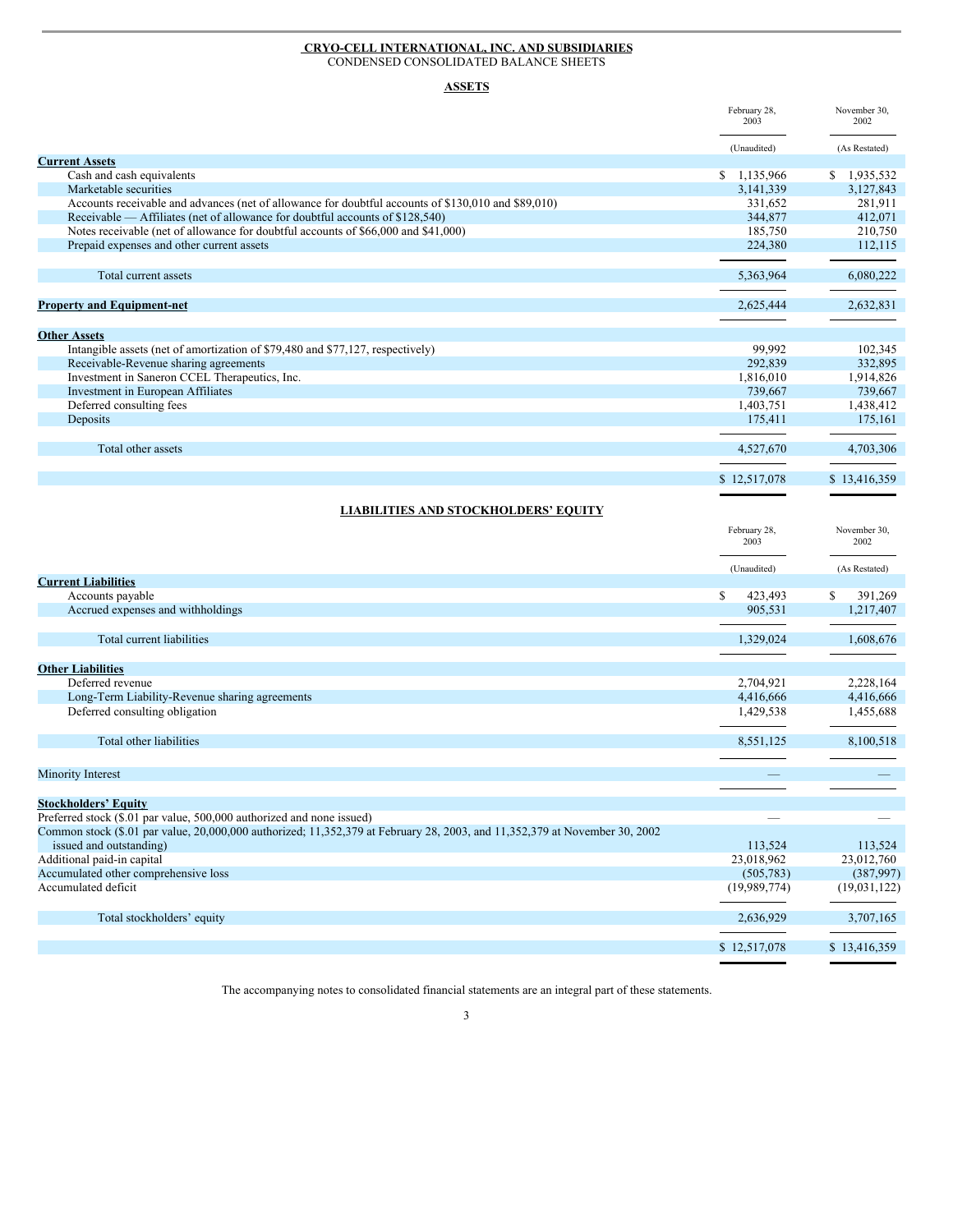#### <span id="page-3-0"></span>**CRYO-CELL INTERNATIONAL, INC. AND SUBSIDIARIES**

CONDENSED CONSOLIDATED STATEMENTS OF OPERATIONS AND COMPREHENSIVE LOSS

(Unaudited)

|                                                                             |                          | Three Months Ended       |  |
|-----------------------------------------------------------------------------|--------------------------|--------------------------|--|
|                                                                             | February 28,<br>2003     | February 28,<br>2002     |  |
|                                                                             |                          | (As Restated)            |  |
| Revenue                                                                     | \$1,430,734              | \$1,408,341              |  |
| <b>Costs and Expenses:</b>                                                  |                          |                          |  |
| Cost of sales                                                               | 627,736                  | 517,843                  |  |
| Marketing, general & administrative expenses                                | 1,608,363                | 879,127                  |  |
| Research, development and related engineering                               | 31,718                   | 25,088                   |  |
| Depreciation and amortization                                               | 82,507                   | 119,119                  |  |
| Total cost and expenses                                                     | 2,350,324                | 1,541,177                |  |
|                                                                             |                          |                          |  |
| <b>Operating Loss</b>                                                       | (919, 590)               | (132, 836)               |  |
|                                                                             |                          |                          |  |
| Other (Expense) and Income:<br>Interest Income                              | 30,479                   | 22,358                   |  |
| <b>Interest Expense</b>                                                     | (126, 104)               | (57, 647)                |  |
| Other Income                                                                | 32,806                   | 400,000                  |  |
|                                                                             |                          |                          |  |
| Total other (expense) income                                                | (62, 819)                | 364,711                  |  |
| (Loss) income before minority interest and equity in earnings of affiliates | (982, 409)               | 231,875                  |  |
| <b>Income Taxes</b>                                                         |                          |                          |  |
| Equity in earnings of affiliates                                            | 23,756                   | (224, 819)               |  |
| Minority Interest                                                           | $\overline{\phantom{m}}$ | (12,992)                 |  |
|                                                                             |                          |                          |  |
|                                                                             | 23,756                   | (237, 811)               |  |
| <b>Net Loss</b>                                                             | (958, 653)<br>\$         | $\mathbf S$<br>(5,936)   |  |
|                                                                             |                          |                          |  |
| Net (loss) income per common share — basic and diluted                      | $\mathcal{S}$<br>(0.08)  | $\mathbf{s}$             |  |
|                                                                             |                          |                          |  |
| Number of Common Shares Used In Computation                                 |                          |                          |  |
| Basic and diluted                                                           | 11,352,379               | 11,330,857               |  |
| Comprehensive loss:                                                         |                          |                          |  |
| Net loss:                                                                   | \$ (958, 653)            | \$<br>(5,936)            |  |
| Other comprehensive loss:                                                   |                          |                          |  |
| Net change in unrealized loss                                               | (117,786)                | (44,004)                 |  |
|                                                                             |                          |                          |  |
| Comprehensive loss                                                          | \$(1,076,439)            | $\mathbb{S}$<br>(49,940) |  |

The accompanying notes to consolidated financial statements are an integral part of these statements.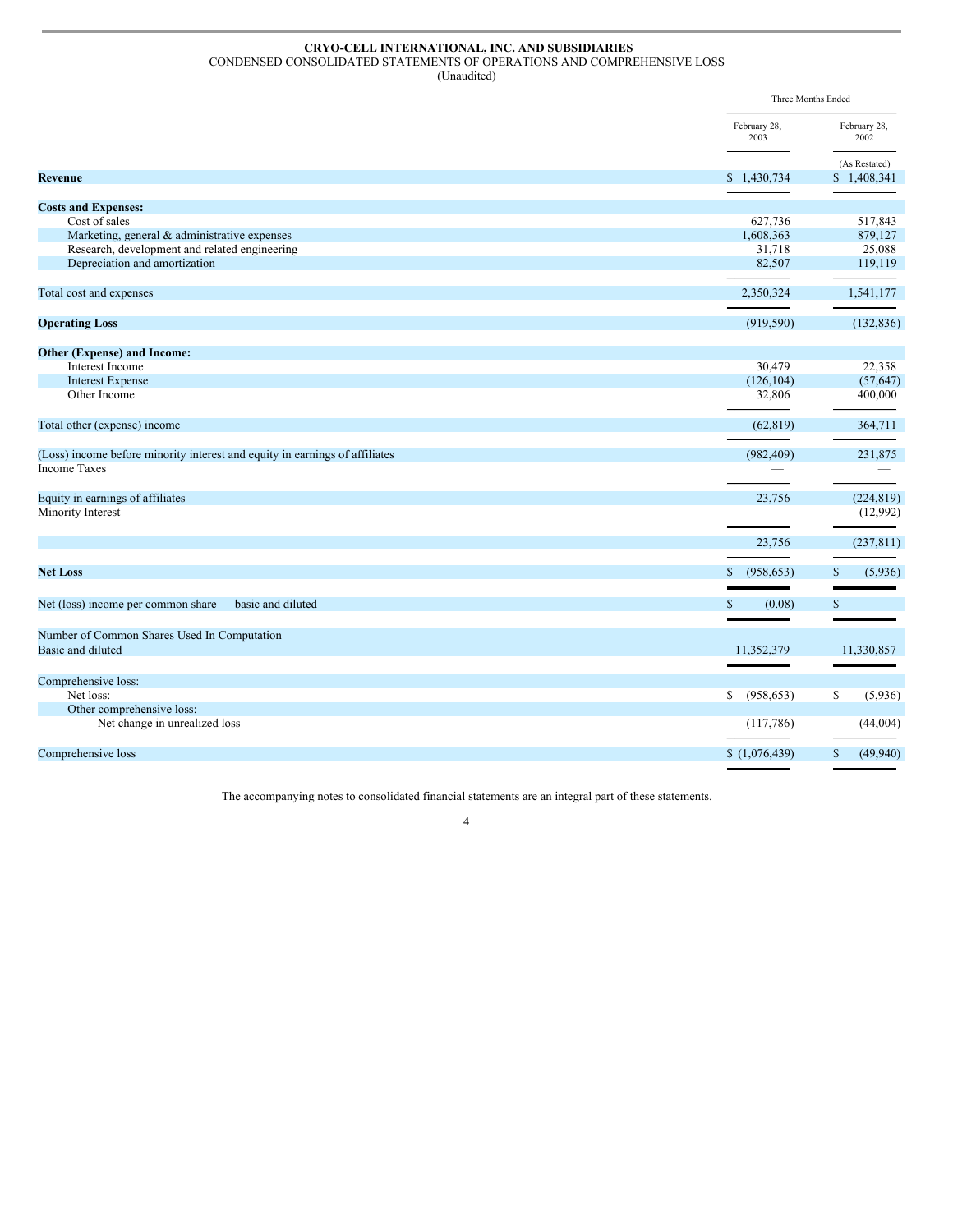#### <span id="page-4-0"></span>**CRYO-CELL INTERNATIONAL, INC. AND SUBSIDIARIES** CONDENSED CONSOLIDATED STATEMENTS OF CASH FLOWS (Unaudited)

|                                                                          |                          | Three Months Ended   |  |
|--------------------------------------------------------------------------|--------------------------|----------------------|--|
|                                                                          | February 28,<br>2003     | February 28,<br>2002 |  |
|                                                                          |                          | (As Restated)        |  |
| <b>Cash Flows from Operating Activities:</b>                             |                          |                      |  |
| Net Loss                                                                 | $$$ (958,653)            | \$<br>(5,936)        |  |
| Adjustments to reconcile net loss to cash used for operating activities: |                          |                      |  |
| Depreciation and amortization                                            | 97,757                   | 127,845              |  |
| Compensatory element of stock options                                    | 6,204                    | 26,208               |  |
| Provision for doubtful accounts                                          | 66,000                   | $\equiv$             |  |
| Dividend income reinvested in marketable securities                      | (8,710)                  |                      |  |
| Equity (income) loss in earnings of affiliates<br>Minority interest      | (23,756)                 | 224,819<br>12,992    |  |
| Changes in assets and liabilities:                                       |                          |                      |  |
| Accounts receivable and advances                                         | (90, 741)                | 33,968               |  |
| Receivable — Affiliates                                                  | 67,194                   |                      |  |
| Notes receivable                                                         | $\qquad \qquad -$        | (100,000)            |  |
| Receivable-Revenue sharing agreements                                    | 40,056                   | 20,930               |  |
| Deferred consulting fees                                                 | 34,661                   |                      |  |
| Prepaid expenses and other current assets                                | (112, 265)               | (41, 518)            |  |
| Deposits                                                                 | (250)                    | $\equiv$             |  |
| Accounts payable                                                         | 32,223                   | 64,152               |  |
| Deferred revenue                                                         | 476,757                  | (253, 230)           |  |
| Accrued expenses and withholdings                                        | (311,043)                | 191,925              |  |
|                                                                          |                          |                      |  |
| Net cash (used in) provided by operating activities                      | (684, 566)               | 302,155              |  |
| Cash flows from investing activities:                                    |                          |                      |  |
| Purchases of property and equipment                                      | (88,017)                 | (208, 626)           |  |
| Net cash used in investing activities                                    | (88,017)                 | (208, 626)           |  |
| Cash flows from financing activities:                                    |                          |                      |  |
| Net proceeds from the sale of subsidiary's securities                    |                          | 518,000              |  |
| Private placement fees                                                   |                          | (100, 340)           |  |
| Stock subscription receivable                                            | $\overline{\phantom{0}}$ | (243,600)            |  |
| Proceeds from the exercise of stock options and sale of warrants         |                          | 43,000               |  |
| Proceeds from notes payable                                              |                          | 33,000               |  |
| Payments of deferred consulting obligation                               | (26, 150)                |                      |  |
| Payments of capital leases                                               | (833)                    | (2,306)              |  |
|                                                                          |                          |                      |  |
| Net cash (used in) provided by financing activities                      | (26,983)                 | 247,754              |  |
|                                                                          |                          |                      |  |
| (Decrease) Increase in cash and cash equivalents<br>Beginning of period  | (799, 566)<br>1,935,532  | 341,283<br>5,540,751 |  |
|                                                                          |                          |                      |  |
| End of period                                                            | \$1.135,966              | \$5.882.034          |  |
|                                                                          |                          |                      |  |
| Supplemental disclosure of cash flow information:                        |                          |                      |  |
| Interest                                                                 | \$126,104                | 57,125<br>S          |  |
|                                                                          |                          |                      |  |
| Income taxes                                                             |                          | S                    |  |
|                                                                          |                          |                      |  |
| Supplemental schedules of non-cash investing and financing activities:   |                          |                      |  |
| Change in unrealized loss as a component of investments                  | \$ 122,572               | S                    |  |
|                                                                          |                          |                      |  |
| Change in unrealized loss as a component of marketable securities        | (4,786)<br>S.            | \$(44,004)           |  |

The accompanying notes to consolidated financial statements are an integral part of these statements.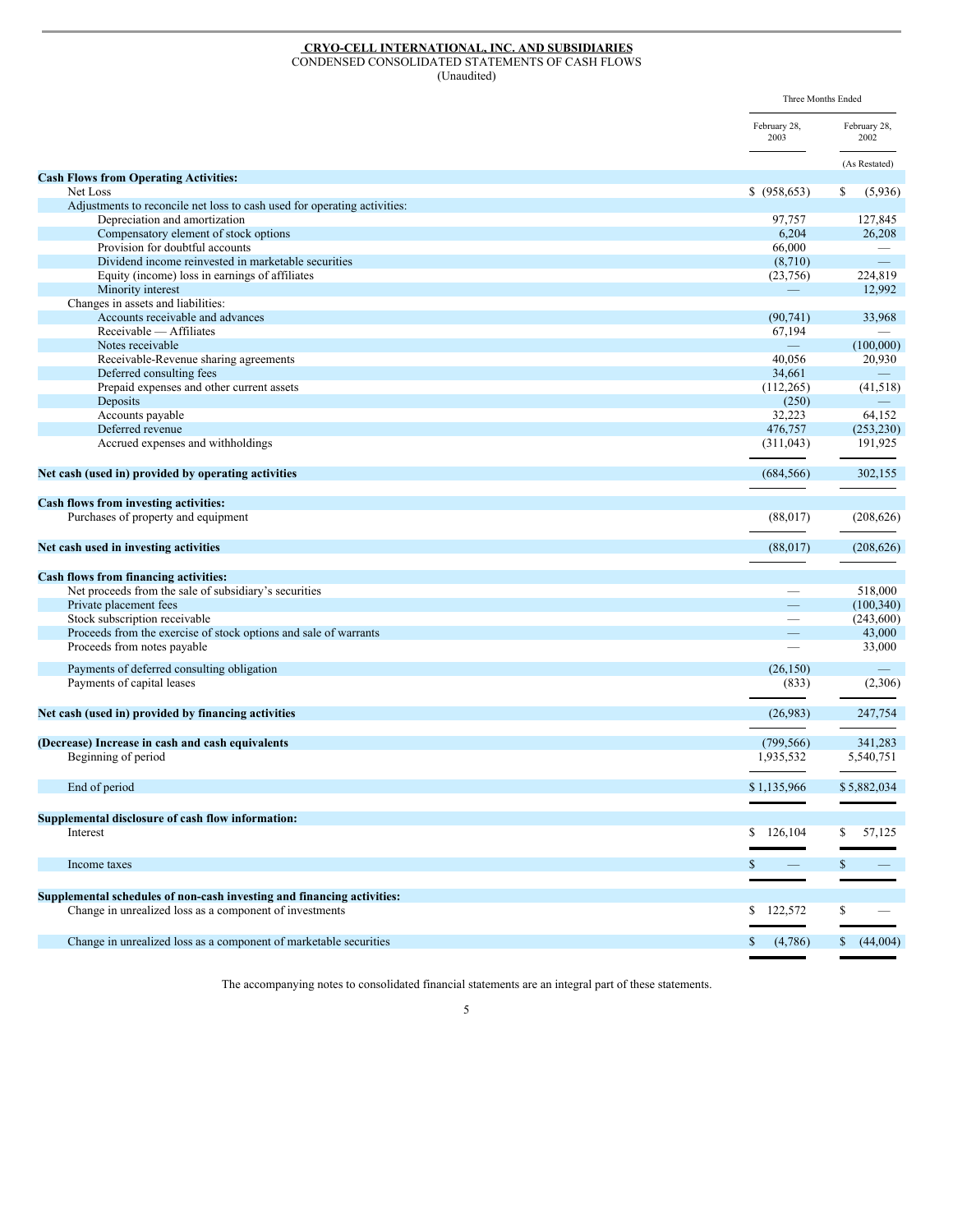#### **CRYO-CELL INTERNATIONAL, INC. NOTES TO CONDENSED CONSOLIDATED FINANCIAL STATEMENTS February 28, 2003 (Unaudited)**

#### **Note 1 – Basis of Presentation**

The unaudited condensed consolidated financial statements including the Condensed Consolidated Balance Sheets as of February 28, 2003 and November 30, 2002, Condensed Consolidated Statements of Operations and Comprehensive Loss, and Cash Flows for the three months ended February 28, 2003 and February 28, 2002 have been prepared by CRYO-CELL International, Inc. ('the Company'). In the opinion of Management, all adjustments (which include only normal recurring adjustments) necessary to present fairly the financial position, results of operations, and changes in cash flows as of the dates and for all periods presented have been made.

The unaudited consolidated condensed financial statements herein have been prepared pursuant to the rules and regulations of the Securities and Exchange Commission for interim financial reporting. Certain financial information and note disclosures which are normally included in annual financial statements prepared in accordance with generally accepted accounting principles have been condensed or omitted pursuant to those rules and regulations. It is suggested that these condensed consolidated financial statements be read in conjunction with the financial statements and notes thereto included in the Company's November 30, 2002 Annual Report on Form 10-KSB, as amended.

In April 2003, upon the advice of its then auditors, management reviewed its policy of recognition of revenue from the sale of revenue sharing agreements and annual storage fees. Management along with its prior auditors, who had previously opined upon the Company's financial statements for the years ended November 30, 2002 and 2001, sought the guidance of the staff of the Office of the Chief Accountant of the Securities and Exchange Commission. Based on discussions among the parties, management determined that the accounting treatment of the revenue sharing agreements and the storage revenue policies should be changed and the Company's previously issued financial statements restated (refer to Note 7).

#### **Revenue Recognition for Enrollment Fees**

During the first quarter of 2003, the Company changed its method of recognizing enrollment fee revenue. Through November 30, 2002, the Company recognized enrollment fees upon completion of the enrollment into the U-Cord storage program. Beginning December 1, 2002, enrollment fees and the related direct and incremental costs associated with these fees are being deferred and recognized once the processing of the specimens is completed. Had the accounting treatment been in effect, the accumulated deficit would have been \$102,000 greater than previously reported as of November 30, 2002. The cumulative impact of the change, including the impact of approximately \$20,000 in the current period, has been recorded in the quarter ended February 28, 2003. Management does not believe that the impact of this adjustment is material to the November 30, 2002 financial statements (as restated), or to the projected operating results and earnings trend for the year ending November 30, 2003.

### **Reclassification**

Certain reclassifications have been made to the November 30, 2002 financial statements to conform to the 2003 quarterly presentation, including the reclassification of the minority interest liability into additional paid-in capital.

#### **Note 2 – Earnings per Common Share**

Earnings (Loss) per share data is based on net income (loss) and not comprehensive income (loss). Basic earnings (loss) per share for the quarter ended February 28, 2003 and February 28, 2002 were computed by dividing net income by the weighted average number of common shares outstanding during the period. The Company did not present diluted earnings per share, as the effect of potentially dilutive shares from outstanding stock options would be antidilutive.

#### **Note 3 – Legal Proceedings**

The Company is involved in the following legal proceedings:

On February 22, 2002 the Company received a complaint filed by Pharmastem Therapeutics, Inc. in the United States District Court of Delaware (Wilmington), Case No. 02-CV-198, alleging patent infringement. Pharmastem, a Delaware corporation, has named eight companies (two of which are now out of business) involved in cord blood banking. The suit seeks an injunction against the companies, an unspecified amount of damages or royalties, treble damages and attorney's fees. The Company has consulted with their patent attorney who believes that the asserted patents are not valid and even if valid, believes that CRYO-CELL's business of collecting, processing and cryopreserving cord blood cells does not infringe either of the asserted patents. The Company also notes that corresponding patents in other jurisdictions outside the United States have been invalidated or abandoned. The litigation is still in the discovery stage, with trial scheduled for October 2003.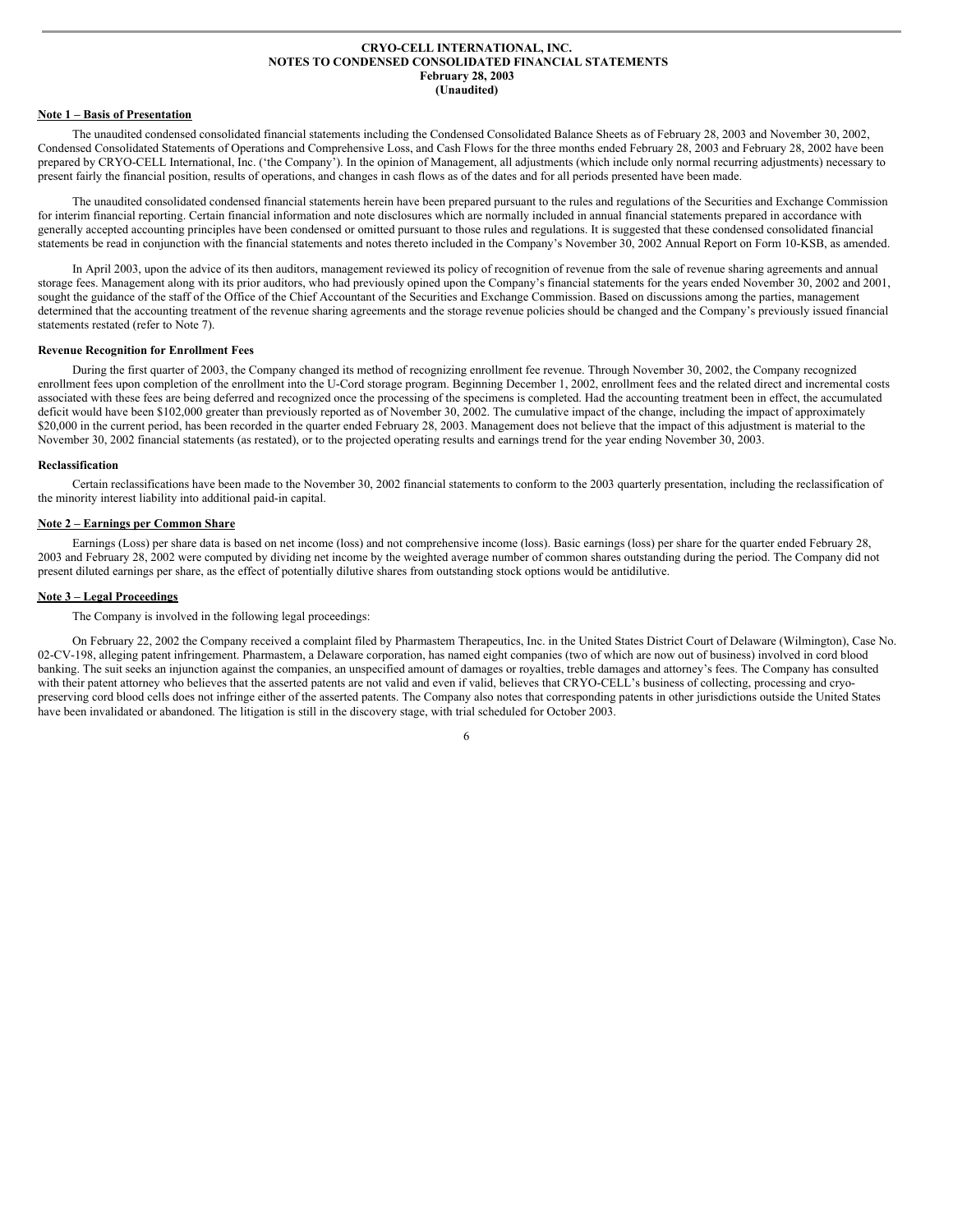In March 2003, CRYO-CELL Europe, N.V. ("CCEU") was served with a letter terminating the Company's license agreement with a CCEU affiliate. On April 15, 2003, the Company commenced legal proceedings against CCEU and an affiliated corporation in the Hague, Netherlands, for a preliminary injunction restraining CCEU from using the "CRYO-CELL" name. On or about May 30, 2003, the Company voluntarily withdrew its preliminary injunction application, and it plans to file a new preliminary injunction proceeding seeking the same relief shortly.

On April 17, 2003, the Company filed a lawsuit against CCEU in the Circuit Court of the Sixth Judicial District in the State of Florida, seeking to recover money damages for unpaid royalty payments due under the license agreement with the Company. The Company had previously advised CCEU that, by the Company's calculation, CCEU owed the Company \$323,562 in unpaid royalties. The license agreement granted COLTEC, Ltd. and its affiliates an exclusive license to market the Company's U-Cord program in Europe, and allowed them to directly market the U-Cord program, sell revenue sharing agreements or further sub-license the marketing rights throughout Europe. COLTEC, Ltd. subsequently assigned the license agreement to an affiliated company.

Between May and July 2003, six putative class action complaints were filed against the Company, certain current and former officers and directors of the Company and two accounting firms who previously audited the Company's financial statements. All six complaints allege violations of federal securities laws, including improper recognition of revenue in the financial statements presented in certain public reports of the Company. The complaints generally seek among other things, certification of a class of persons who purchased the Company's common stock between March 16, 1999 and May 20, 2003 and unspecified damages. The Company has not yet responded to any of the complaints. The Company believes the complaints are without merit and intends to defend the litigation vigorously.

#### **Note 4 – Investments in Subsidiaries and Affiliates**

# **Saneron CCEL Therapeutics, Inc.**

On October 10, 2001, the Company's subsidiary, CCEL Bio-Therapies, Inc. (CCBT), effected the July 10, 2001 merger agreement with Saneron Therapeutics, Inc. (STI) with CCBT remaining as survivor. As a result of the merger CCBT's name was changed to Saneron CCEL Therapeutics, Inc. (SCTI). The STI stockholders received 56.58% of the merged entity and the Company retained a 43.42% interest in the merged entity. The Company's ownership interest of approximately 43% of SCTI is accounted for under the equity method of accounting along with approximately \$1,300,000 that represents goodwill and is reflected in the investment balance. For the three months ended February 28, 2003, the Company recorded equity in income of SCTI operations of approximately \$23,800 and recorded a charge to other comprehensive loss of approximately \$122,600 related to the temporary decline in the price of the Company's common stock currently held as an investment by SCTI as a result of the merger. For the three months ended February 28, 2002, the Company recorded equity in losses of SCTI in operations of approximately \$225,000. In February 2003, an independent valuation appraised the Company's approximate 43% minority stake in SCTI at \$3 million. The SCTI investment, including the portion that represents goodwill, is reflected on the balance sheet as of February 28, 2003 at approximately \$1,816,000.

# **Stem Cell Preservation Technologies, Inc.**

The Board of Directors of the Company declared a dividend payable in shares of common stock of the Company's subsidiary, Stem Cell Preservation Technologies, Inc. (SCPT) on July 25, 2001. The Company's stockholders of record on August 31, 2001 are to receive three (3) shares of SCPT common stock for every four (4) shares of the Company's common stock the Company's stockholders own as of the record date of August 31, 2001. An independent appraisal valued SCPT as of August 31, 2001 at \$62,500, or less than \$0.01 per share, as adjusted for a forward split of 1,350 to 1 in September 2001.

The Board of Directors of the Company on August 21, 2001 set aside 1,000,000 shares of the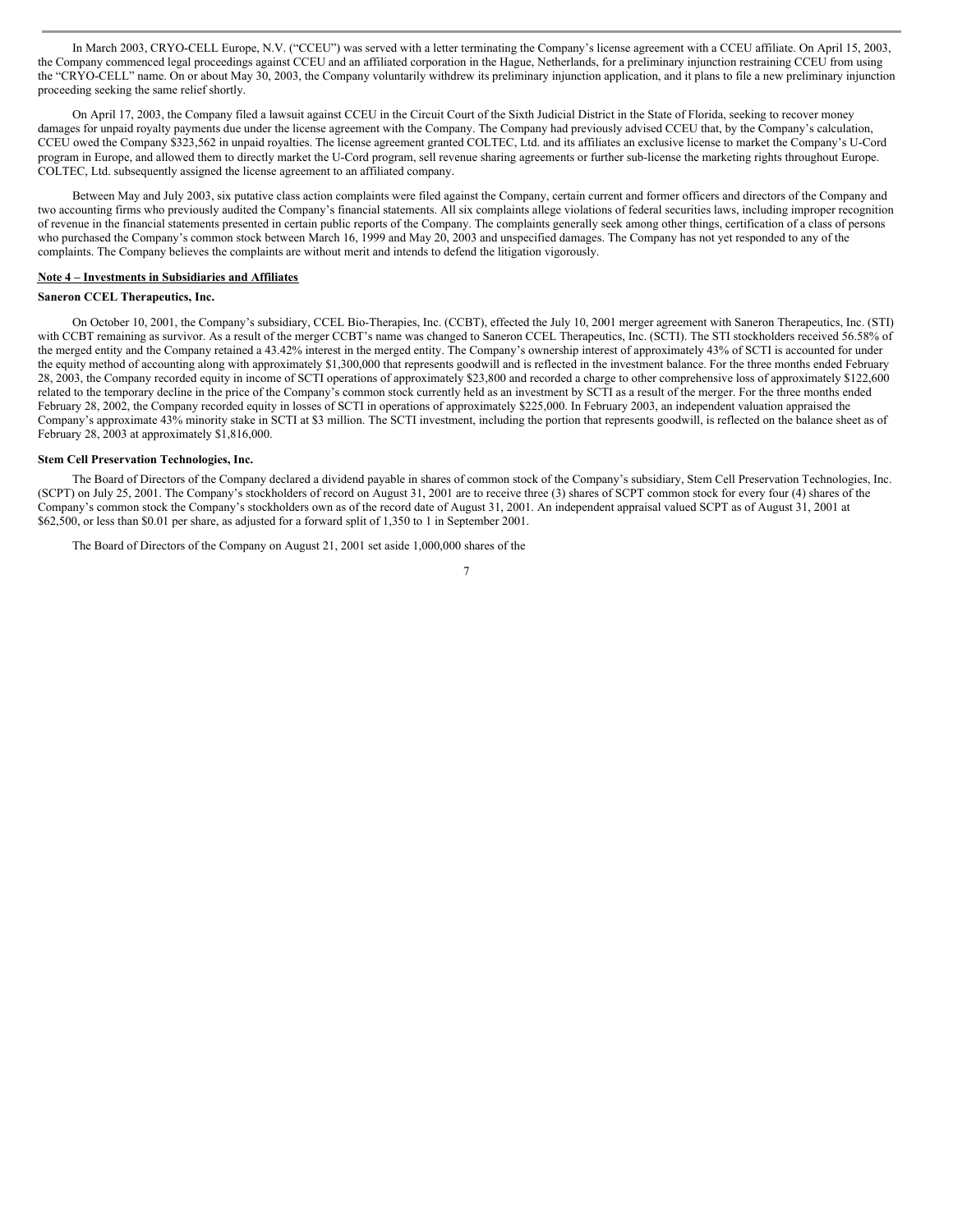common shares of SCPT (as adjusted for the September 2001 forward split) owned byCRYO-CELL International, Inc. for the purpose of incentives for the recruiting of and rewarding of key SCPT executives. SCPT cancelled these shares and retired these shares. During fiscal 2001, three officers of SCPT had received stock grants of 25,000 common shares each under this plan for services rendered and 925,000 common shares are available for future issuance. The fair value of the shares granted was \$1,500, which was charged to operations.

The Company's Board of Directors on August 29, 2001 granted options to purchase an aggregate of 850,000 common shares of SCPT at \$0.02 per share to four officers of the Company. The grant price was in excess of the fair value of the shares at the date of grant. Three of the officers exercised their options for 805,000 common shares and at February 28, 2003 an option for 45,000 of these shares to the Company's former President was not exercised. The Board of Directors of the Company also authorized the issuance of 195,000 common shares of SCPT to Saneron CCEL Therapeutics, Inc.

In July 2001, SCPT entered into a financing agreement with Financial Holdings and Investments Corp. ("FHIC") whereby SCPT borrowed \$500,000 as evidenced by an 8% interest bearing note payable no later than thirteen months from the date of the note provided SCPT shall repay \$300,000 of the principal if and when SCPT realizes \$1,500,000 from the sale of its securities. SCPT agreed to issue FHIC 250,000 shares (as per May 22, 2002 amendment below, shares reduced to 150,000) of its common shares, as adjusted for the September 2001 forward split, as additional compensation. SCPT's counsel also received 45,000 common shares for its legal services. Both issuances of shares were valued at their fair value of \$3,400 and reflected in the accompanying financial statements as deferred financing costs. SCPT used \$300,000 of the proceeds received as payment for its investment in CRYO-CELL Europe NV and CRYO-CELL Italia, S.r.l.

On November 1, 2001, SCPT offered for sale 1,250,000 shares of its common stock at \$2.00 per share in a private placement offering through a private placement agent, Newbridge Securities Corporation, a subsidiary of FHIC. The placement agent was to receive a commission of 10% of the gross proceeds from the offering and a nonaccountable expense reimbursement of 3% of the gross sale proceeds. The placement agent originally was to receive warrants to acquire 25,900 common shares exercisable at \$2.20 per share. As per the May 22, 2002 debt conversion agreement (see below), the warrant issuance was cancelled in exchange for the issuance of 22,500 common shares. The number of shares purchasable under these warrants is equal to 10% of the shares sold under the private offering. The offering period originally terminated on December 31, 2001 but was extended until February 28, 2002. By the closing of the offering on February 28, 2002, accredited investors subscribed for 259,000 common shares at \$2.00 per share for a total of \$518,000. Offering costs amounted to \$126,170. Of the 13,279,000 issued and outstanding common shares of SCPT at November 30, 2002, the Company owned 11,500,000 (86.6%) shares. Upon payment of the dividend the Company will own approximately 3,200,000 (24.9%) shares of SCPT.

On May 22, 2002, FHIC agreed to convert the \$500,000 note and accrued interest thereon into 250,000 shares of SCPT's common stock and was paid an incentive fee of \$20,000 to convert the note into the common shares. The conversion agreement also required FHIC to reduce the 250,000 shares of SCPT's common stock received as additional compensation under the original terms of the July 2001 financing agreement to 150,000 shares in full satisfaction.

In August 2002, the Company contributed \$600,000 cash and 645,161 shares of its common stock (valued at \$2,400,000 on the date of contribution) to SCPT to acquire a revenue sharing agreement for the States of Illinois and New York from SCPT. The transaction was accounted for on each entity's books at historical cost, with no cost basis for the stock. The additional contribution and the related revenue sharing agreement were eliminated in consolidation.

Through November 30, 2002, aggregate losses attributable to the minority interest exceeded the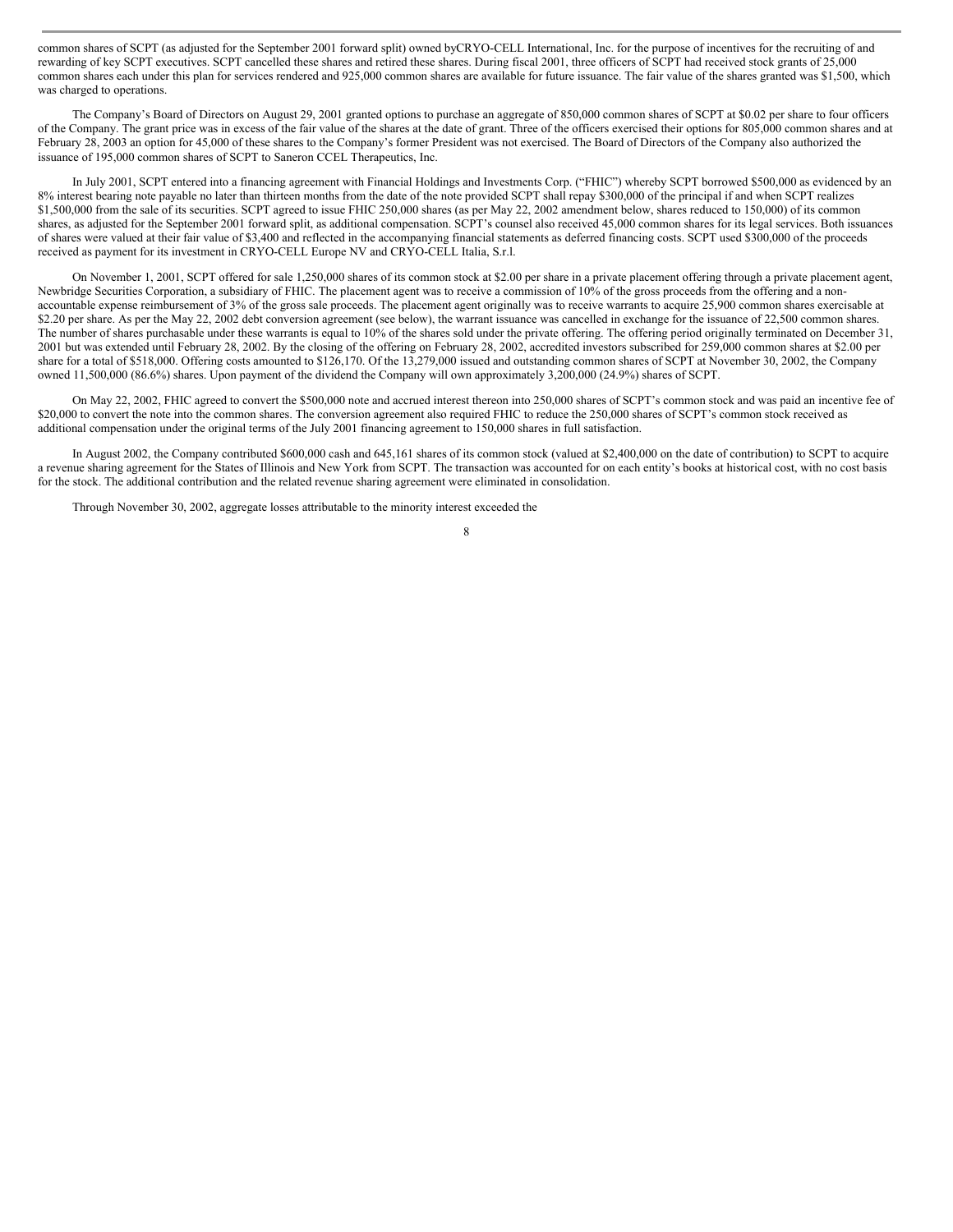minority's interest in the equity capital of SCPT. As a result, minority interest on the balance sheet as of February 28, 2003 is reflected at \$0 and the Company has recognized 100% of the losses of SCPT in its statement of operations (approximately \$30,000).

The Company anticipates the spin-off of SCPT as a separate public company to occur as soon as possible. In connection with the spin-off, all shareholders of record of the Company on August 31, 2001 are expected to receive three shares of SCPT for every four shares of CRYO-CELL stock that they owned. The payment date of the shares to be distributed will follow the effective date of a registration statement covering the stock dividend. SCPT continues its efforts to complete the registration process and be declared effective by the Securities and Exchange Commission (SEC). It is SCPT's intent to re-file the pre-effective amendment for SCPT as soon as practicable.

#### **Note 5 – Stem Cell Preservation Technologies, Inc. Revenue Sharing Agreement**

In May 2003, the Company's majority owned subsidiary SCPT entered into a Revenue Sharing Agreement (RSA) with an independent limited liability company ('LLC'). SCPT is to receive \$2,000,000 payable in varying installments through March 2007 with interest at 4%. As of July 2003, \$250,000 has been received under the terms of this agreement. The LLC is entitled to receive for an indefinite period, a fee for each adult stem cell specimen stored by SCPT for persons located in the State of California up to 75,000 specimens. The fee is \$17.50 per specimen per year.

#### **Note 6 – Stock Options**

The Company accounts for stock options under Accounting Principles Board Opinion No. 25 ("APB No. 25"), under which no compensation expense has been recognized. In October 1995, the FASB issued SFAS No. 123, *Accounting for Stock-Based Compensation*, which is effective for years beginning after December 15, 1995. SFAS No. 123 established financial accounting and reporting standards for stock-based employee compensation plans. The statement defines a fair value based method of accounting for an employee stock option or similar equity instrument and encourages all entities to adopt that method of accounting for all of their stock compensation plans. However, it also allows an entity to continue to measure compensation costs for those plans using the intrinsic value based method of accounting prescribed by APB No. 25, but requires pro forma disclosure of net income and earnings per share for the effects on compensation expense had the accounting guidance for SFAS No. 123 been adopted.

On December 31, 2002, the FASB issued SFAS No. 148,*Accounting for Stock-Based Compensation-Transition and Disclosure*. SFAS No. 148 amends SFAS No. 123 to provide alternative methods of transition to SFAS No. 123's fair value method of accounting for stock-based employee compensation. SFAS No. 148 also amends the disclosure provisions of SFAS No. 123 to require disclosure effects of an entity's accounting policy with respect to stock-based employee compensation on reported earnings in interim financial statements. The disclosure provisions of SFAS No. 148 are applicable to all companies with stock-based employee compensation. SFAS No. 148 is effective for fiscal years ending after December 15, 2002 and for interim periods beginning after December 15, 2002. The Company does not plan to transition to the fair value based method of accounting for stock-based employee compensation and has adopted the disclosure requirements of SFAS 148 as of December 1, 2002.

Had SFAS No. 123 been implemented, the Corporation's net loss and loss per share would have increased to the amounts indicated below for the quarters ended February 28, 2003 and 2002:

|                                                                                                                 | For the quarters ended |                       |                   |
|-----------------------------------------------------------------------------------------------------------------|------------------------|-----------------------|-------------------|
|                                                                                                                 |                        | February 28, 2003     | February 28, 2002 |
| Net Loss, as reported                                                                                           |                        | (958, 653)            | (5,936)           |
| Deduct: Total stock-based employee compensation expense determined under fair value based method for all awards |                        | (173, 195)            | (127, 569)        |
| Pro forma net loss                                                                                              |                        | $\frac{1}{1,131,848}$ | (133, 505)        |
| Loss per share:                                                                                                 |                        |                       |                   |
| Basic and diluted-as reported                                                                                   |                        | (.08)                 | (0.00)            |
| Basic and diluted-pro forma                                                                                     |                        | (.10)                 | (.01)             |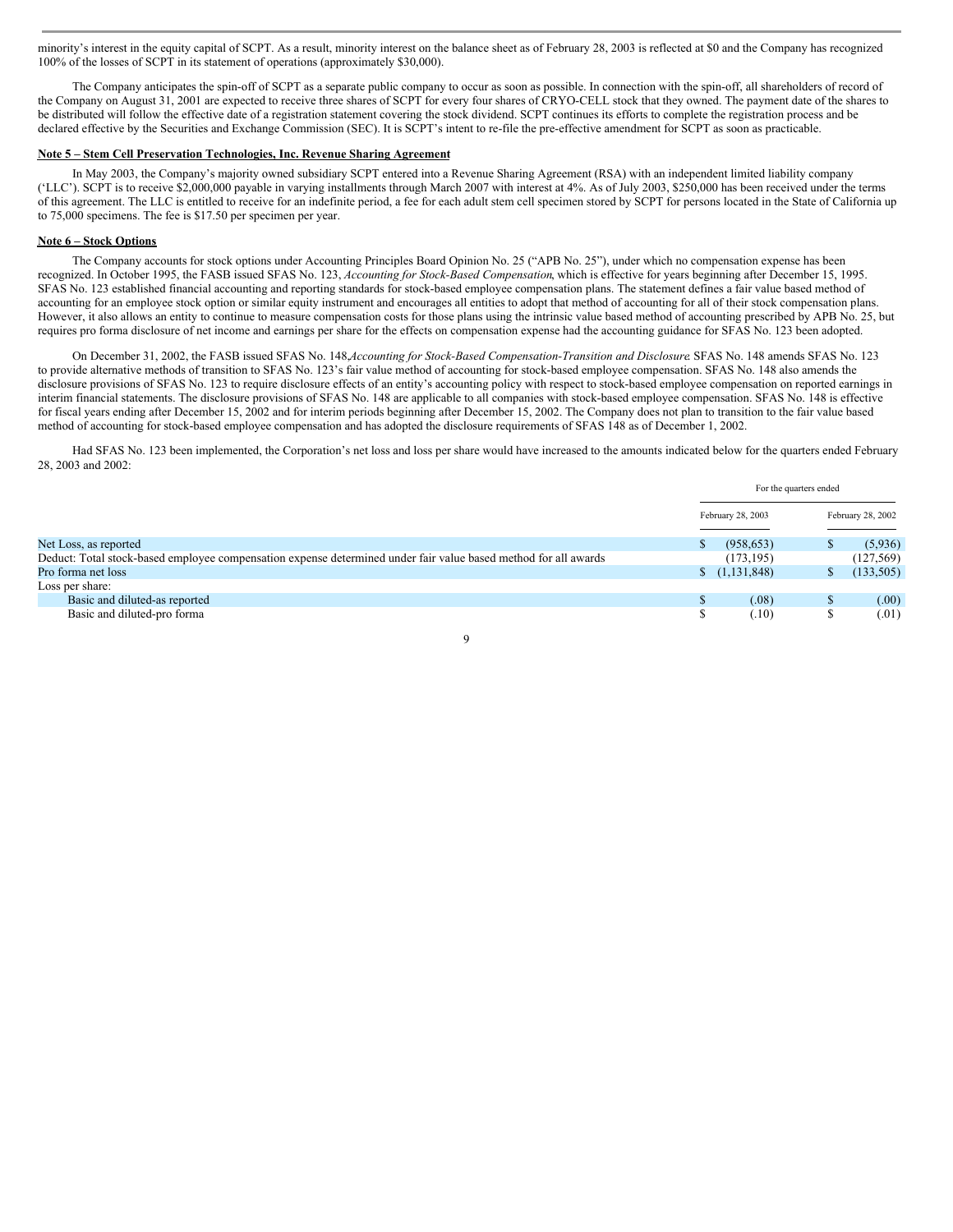#### **Note 7 – Restatement**

For the quarter ended February 28, 2002, the restatement as described in Note 1 relating to the revenue sharing agreements did not have a material impact on the Company's results of operating and financial condition. A summary of the significant effects of the restatement of the annual storage fees for the quarter ended February 28, 2002 are as follows:

|                            |                                 | <b>Three Months Ended</b><br><b>February 28, 2002</b> |  |
|----------------------------|---------------------------------|-------------------------------------------------------|--|
|                            | (As Restated)                   | (As Previously Reported)                              |  |
| Revenue                    | \$1,408,341                     | 1,484,786<br>S.                                       |  |
| Net (loss) income          | (5,936)<br>S.                   | 46,642<br>\$                                          |  |
| Income (loss) per share    | $\hspace{0.1mm}-\hspace{0.1mm}$ | \$                                                    |  |
| Shares used in computation | 11,330,857                      | 11,330,857                                            |  |

# **Note 8 – Nasdaq**

On June 24, 2003, the Company announced that its common stock will continue to be listed on The Nasdaq SmallCap Market as a result of an exception granted by the Nasdaq Listing Qualifications Panel relating to the requirement that the Company file its periodic reports on a timely basis. The Company had failed to meet this requirement as of April 14, 2003; however, the Company was granted a temporary exception from this standard subject to the Company meeting certain conditions for accomplishing the filing of its periodic reports with the Securities and Exchange Commission. The Company filed an amended Form 10-KSB on June 27, 2003, as required under the terms of the Nasdaq exception. On or before July 15, 2003; the Company must also file its Form 10-QSB for the three months ended May 31, 2003, evidencing compliance with all requirements for continued listing on The Nasdaq SmallCap Market. Further, on or before October 15, 2003, the Company must file the Form 10-QSB for the quarter ending August 31, 2003, evidencing compliance with all requirements for continued listing on The Nasdaq SmallCap Market. In the event the Company is deemed to have met the terms of the exception, it shall continue to be listed on The Nasdaq SmallCap Market. Concurrently with the filing of this report, the Company is filing its Form 10-QSB for the second quarter of fiscal 2003 on a timely basis. However, the Company's reported stockholders' equity as of May 31, 2003 is \$1,449,747, which is lower than the \$2,500,000 minimum stockholders' equity requirement for inclusion on The Nasdaq SmallCap Market. This shortfall results from the restatement of the Company's financial statements reflected in the amended Form 10-KSB and from continued losses through May 31, 2003. The Company has requested that the Nasdaq Listing Qualifications Panel grant an extension for compliance with the minimum stockholders' equity requirement, based on the Company's confidence that it can return to compliance with this requirement. However, there can be no assurance that the Panel will grant an extension, or that the Company will be able to comply with the other terms of the exception and maintain its listing. If at some future date the Company's securities should cease to be listed on The Nasdaq SmallCap Market, they may continue to be listed on the OTC Bulletin Board or the Company may file for listing on an alternative exchange. For the duration of the exception, the Company's Nasdaq symbol will be "CCCEC".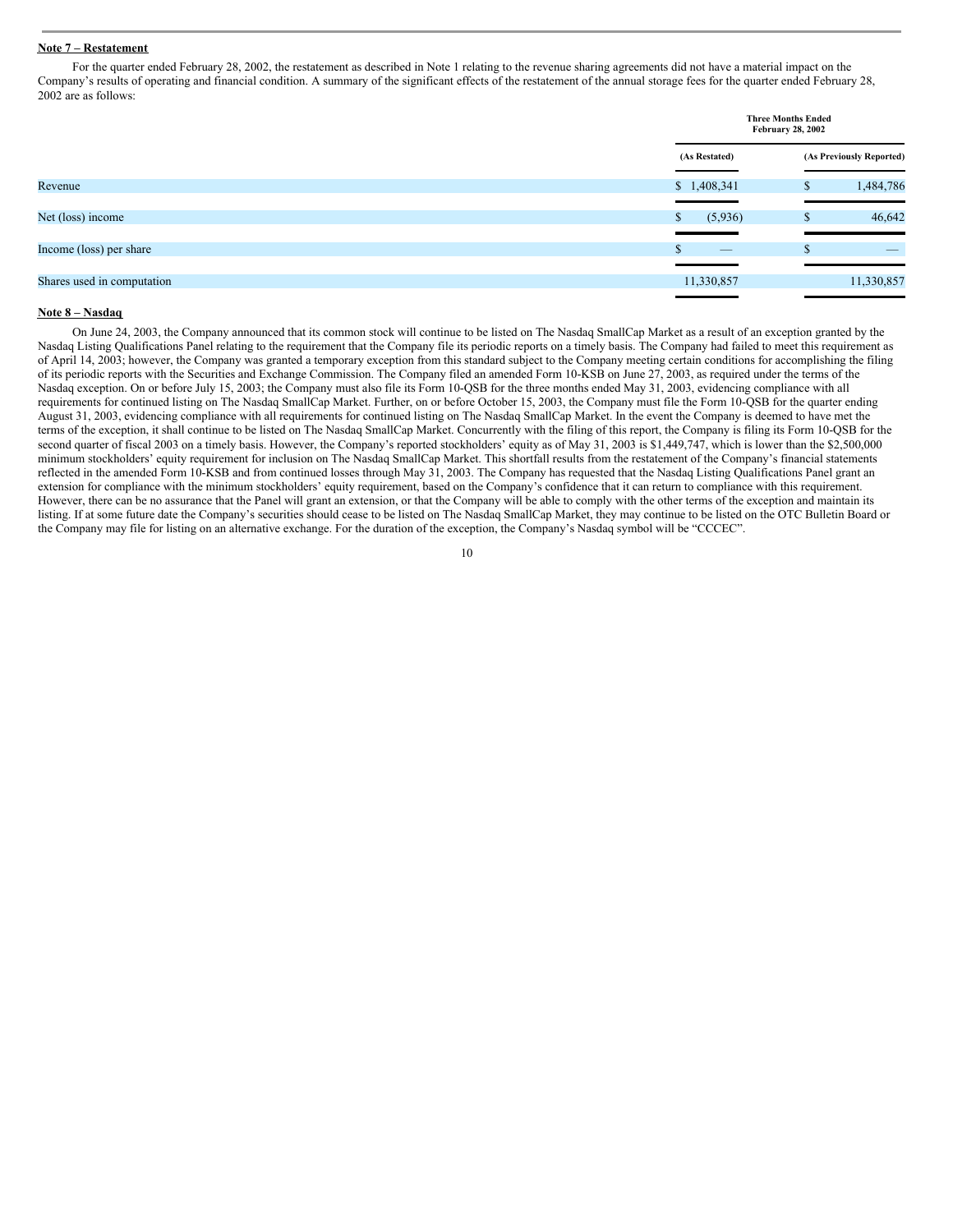#### <span id="page-10-0"></span>**Item 2. Management's Discussion and Analysis of Financial Conditions and Results of Operations.**

# **Critical Accounting Policies**

The preparation of financial statements and related disclosures in conformity with accounting principles generally accepted in the United States requires estimates and assumptions that affect the reported amounts of assets and liabilities, revenues and expenses and related disclosures of contingent assets and liabilities in the consolidated financial statements and accompanying notes. The SEC has defined a company's critical accounting policies as the ones that are most important to the portrayal of the company's financial condition and results of operations, and which require the company to make its most difficult and subjective judgments, often as a result of the need to make estimates of matters that are inherently uncertain. The Company believes that its estimates and assumptions are reasonable under the circumstances; however, actual results may vary from these estimates and assumptions. We have identified the following critical accounting policies that affect the more significant judgments and estimates used in the preparation of the consolidated financial statements.

#### **Investments**

The Company has made several significant investments in entities that operate in related businesses. The Company has made these investments in order to expand into international markets and be involved in the area of stem cell research. The Company accounts for these investments under either the cost or equity method, as applicable and periodically, and at least annually, reviews its investments for possible impairment and, if necessary, adjusts the carrying value of such investments.

#### **Revenue Sharing Agreements**

The Company has entered into Revenue Sharing Agreements ("RSA") with various parties whereby these parties contracted with the Company for a percentage of future storage revenues the Company generates from clients in specific geographical areas. The parties typically pay the Company a non-refundable up-front fee for the rights to these future payments. The Company had recognized these non-refundable fees as revenue. The Company, after discussions with its prior auditors and the staff of the Office of the Chief Accountant at the SEC, presently records this up-front fee as a long-term liability. These agreements can take considerable time to negotiate and finalize. Given the criteria under which these RSAs are established, cash receipts from these contracts can fluctuate from period to period. The Company periodically, and at least annually, reviews its RSA receivables for collectibility. All payments made to the other parties to the RSAs are recognized as interest expense. At such time as the total payments can be determined, the Company will commence amortizing these liabilities under the effective interest method.

#### **License and Royalty Agreements**

The Company enters into licensing agreements with certain investors in various international markets in an attempt to capitalize on the Company's technology. The investors typically pay a licensing fee for the exclusive rights to use the Company's marketing programs, technology and know-how in a selected area. The investor may be given a right to sell sub-license agreements as well. In addition to the license fee, the Company earns royalties on subsequent processing and storage revenues by the investor in the selected area and a fee on any sub-license agreements that are sold by the investor where applicable. As part of the accounting for license and royalty revenue, the Company uses estimates and judgments in determining the timing and amount of revenue to recognize. The Company periodically, and at least annually, reviews license and royalty receivables for collectibility and, if necessary, will record an expense for an allowance for an uncollectible account.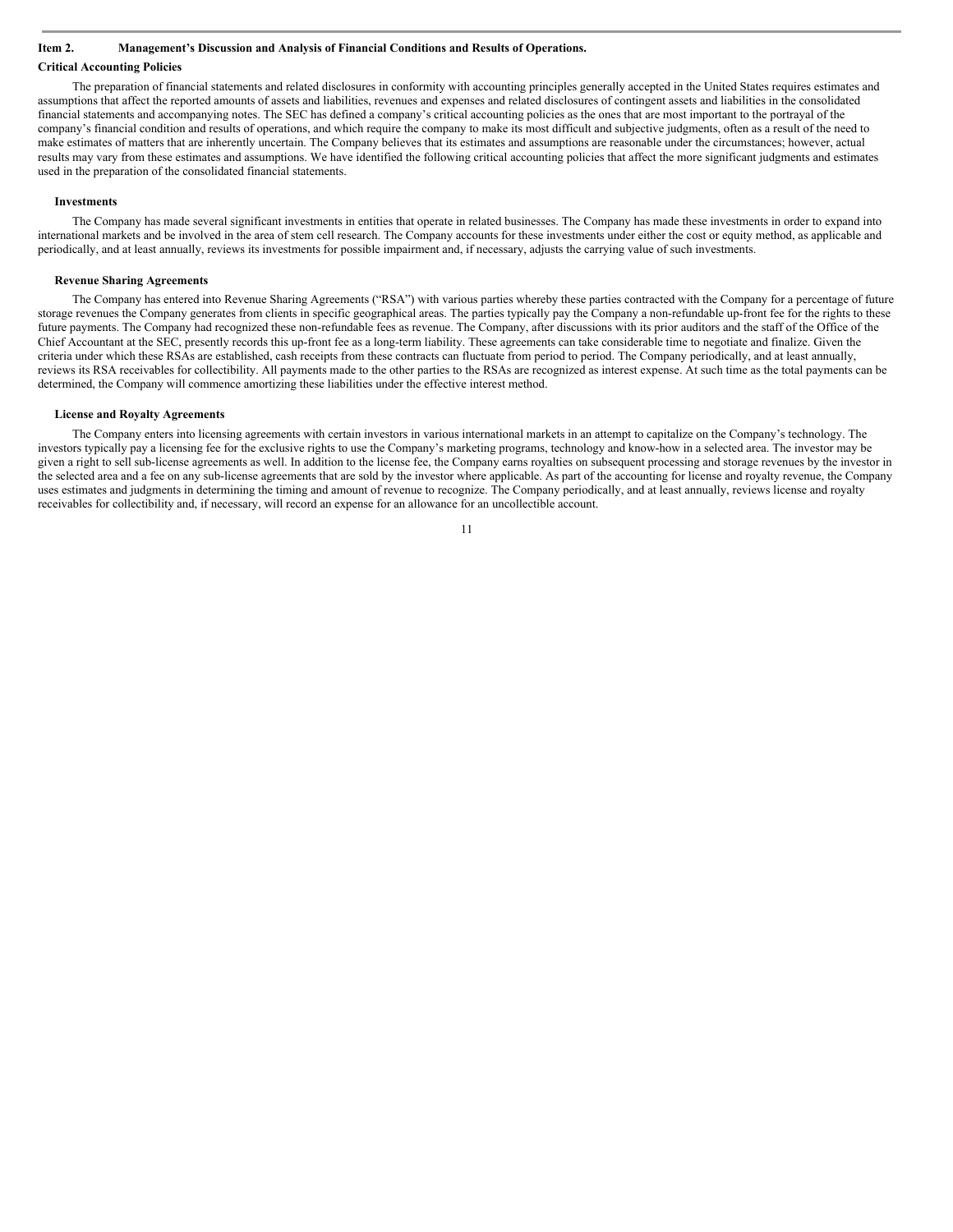# **Marketable Securities**

The Company has certain investments in mutual funds, which are categorized as marketable securities. The Company believes these are conservative investments with a low risk for any loss of principal. The Company regularly assesses its marketable security investments for impairment and adjusts its investment strategy as it deems appropriate.

## **Litigation**

The Company is periodically involved in litigation and regulatory proceedings incidental to the conduct of our business and expect that we will be involved in such litigation and regulatory proceedings from time to time. The Company regularly reviews any such litigation and regulatory proceedings for possible adverse outcomes, and provides estimates for the possible liability to the Company from such adverse outcomes, as it considers appropriate.

## **Results of Operations**

*Revenues.* Revenues for the three months ended February 28, 2003 were \$1,430,734 as compared to \$1,408,341 for the same period in 2002, representing a 2% increase. This increase in revenues reflects the growth in the processing and storage revenue associated with the Company's U-Cord™ stem cell program. Due to the increasing client base, net recurring annual storage revenues for the three months ended February 28, 2003 were \$336,361 as compared to \$143,828 for the same period in 2002, representing an increase of 133%.

During the first quarter of 2003, the Company changed its method of recognizing enrollment fee revenue. Through November 30, 2002, the Company recognized enrollment fees upon completion of the enrollment into the U-Cord storage program. Beginning December 1, 2002, enrollment fees and the related direct and incremental costs associated with these fees are being deferred and recognized once the processing of the specimens is completed. Had the accounting treatment been in effect the accumulated deficit would have been \$102,000 greater than previously reported as of November 30, 2002. The cumulative impact of the change, including the impact of approximately \$20,000 in the current period, is reflected in the three months ended February 28, 2003. Management does not believe that the impact of this adjustment is material to the November 30, 2002 financial statements (as restated), or to the projected operating results and earnings trend for the year ending November 30, 2003.

*Cost of Sales.* Cost of sales for the three months ended February 28, 2003 were \$627,736 as compared to \$517,843 for the same period in 2002 representing a 21% increase. Cost of sales were 44% of revenues for the three months ended February 28, 2003 compared with 37% for the three months ended February 28, 2002. The increase in cost of sales is attributable to new enhancements to the existing production and quality control procedures including increased supplies and accreditation costs related to the processing of cord blood specimens at the Company's laboratory in Clearwater, Florida.

*Marketing, General and Administrative Expenses.* Marketing, general and administrative expenses during the three months ended February 28, 2003 were \$1,608,363 as compared to \$879,127 in 2002 representing a 83% increase. Marketing, general and administrative expenses were 112% of revenues for the three months ended February 28, 2003 compared to 62% for the three months ended February 28, 2002. The increase is primarily the result of an increase in legal fees of \$266,000 and increased expenses of SCPT of approximately \$186,000. These items accounted for approximately \$452,000, or 62%, of the increase. The increase in legal fees is attributable to several reasons, principally several legal actions including litigation and compliance with the Sarbanes-Oxley Act of 2002. The Company cannot provide assurance that legal fees will be reduced in the foreseeable future. SCPT marketing, general and administrative expenses during the three months ended February 28, 2003 were \$205,154 compared with \$18,873 for the three months ended February 28, 2002. The expenses incurred are primarily related to salaries and professional fees associated with the continuing development of the company, pending the anticipated spin-off of SCPT as a separate publicly held company.

*Research, Development and Related Engineering Expenses.*Research, development and related engineering expenses for the three months ended February 28, 2003 were \$31,718 as compared to \$25,088 for three months ended February 28, 2002. As a percentage of processing and storage revenues, research, development and related engineering expenses were 2.0% and 1.8% for the three months ended February 28, 2003 and 2002, respectively.

*Interest Expense.* Interest expense for the three months ended February 28, 2003 were \$126,104 as compared to \$57,647 for the same period in 2002. Interest expense is mainly comprised of payments

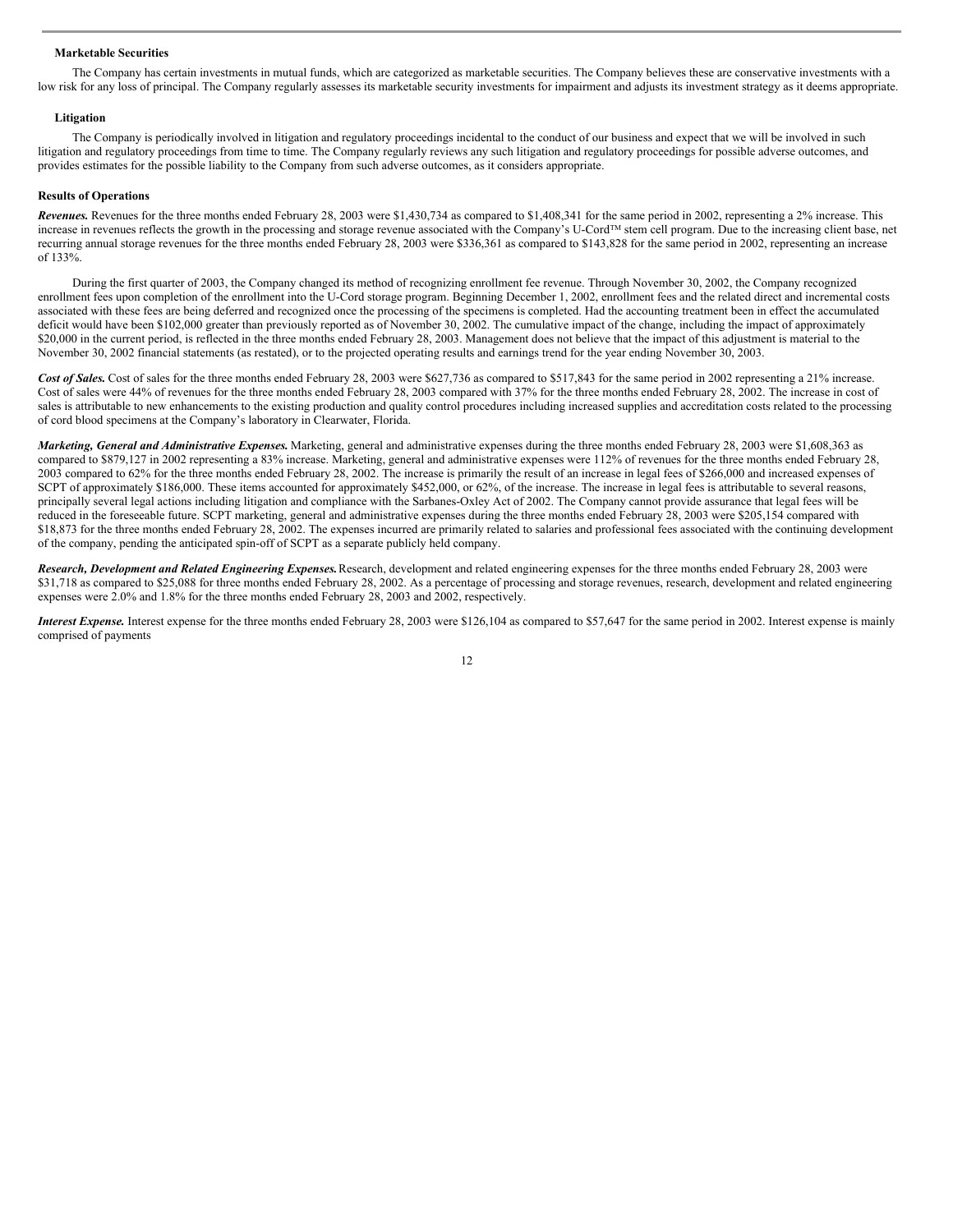made to the other parties to the Company's revenue sharing agreements (RSAs) based on the Company's storage revenues. The other parties have contracted with the Company for a percentage of future storage revenues the Company generates from clients in specific geographic areas.

*Other Income.* Other income is comprised of revenue recognized on the sale of license agreements, royalty income earned on the subsequent processing and storage of specimens in geographical areas where the Company has license agreements, and from the sale of sub-license agreements by licensees. Other income for the three months ended February 28, 2003 and 2002 was \$32,806 and \$400,000, respectively. The amount recognized for the three months ended February 28, 2002 represents income from the sale of license agreements. All income had been recognized on the sale of license agreements as of the end of fiscal 2002. The amount recognized for the three months ended February 28, 2003 represents royalty and sub-license income earned. The remaining income to be recognized on current license agreements will be the royalty and sub-license income earned.

*Equity in Earnings of Affiliates*. Equity in earnings of affiliates was \$24,000 in the three months ended February 28, 2003, compared to a loss of \$225,000 in the 2002 period. These amounts relate to the earnings and loss of Saneron CCEL Therapeutics, Inc. in which the Company holds an approximate 43% interest. After the distribution of the shares of SCPT, the Company will continue to hold more than 20% of the outstanding common stock of SCPT. Under the equity method of accounting, if appropriate, a portion of the anticipated operating losses of SCPT will be reflected on the Company's statements of operations as equity in earnings of affiliates.

# **Liquidity and Capital Resources**

At February 28, 2003, the Company had cash and cash equivalents of \$1,135,966 as compared to \$1,935,532 at November 30, 2002, a decrease of \$800,000. This compares with a \$341,000 increase in cash and cash equivalents in the three months ended February 28, 2002. The decrease in cash and cash equivalents during the three months ended February 28, 2003 was primarily attributable to the increased marketing, general and administrative expenses that were incurred during the quarter.

At February 28, 2003, the Company had approximately \$3,000,000 in marketable securities. The Company accounts for marketable securities in accordance with Statement of Financial Accounting Standards No. 115, "Accounting for Certain Investments in Debt and Equity Securities." All of the Company's marketable securities are classified as available-for-sale as of February 28, 2003 and are stated at fair value, with unrealized gains and losses recorded as a component of stockholders' equity.

Through February 28, 2003, the Company's sources of cash have been from sales of its U-Cord<sup>M</sup> program to customers, the sales of revenue sharing agreements and the sale of license agreements. The Company does not have a line of credit or other type of financing agreement.

The Company anticipates that its cash on-hand, cash equivalents, marketable securities and cash flows from operations will be sufficient to fund its operations for the foreseeable future. Cash flows from operations will depend primarily upon increasing revenues from sales of its umbilical cord blood cellular storage services and controlling expenses.

Since inception SCPT's costs and expenses have been funded by capital contributions, advances for the purchase of revenue sharing agreements sold by SCPT, the sale of a promissory note for \$500,000, which was converted into SCPT's capital stock, and the sale of common stock. To date, cash has been expended primarily for development stage expenses. The Company anticipates the spin-off of SCPT as a separate public Company to occur as soon as possible. In connection with the spin-off, all shareholders of record of the Company on August 31, 2001 are expected to receive three shares of SCPT for every four shares of CRYO-CELL stock that they owned. The payment date of the shares to be distributed will follow the effective date of SCPT's registration statement covering the shares to be distributed. SCPT continues its efforts to complete the registration process and be declared effective by the Securities and Exchange Commission (SEC). It is SCPT's intent to re-file the pre-effective amendment for SCPT as soon as SCPT's financials are updated following CRYO-CELL's filing of the first and second quarters of 2003.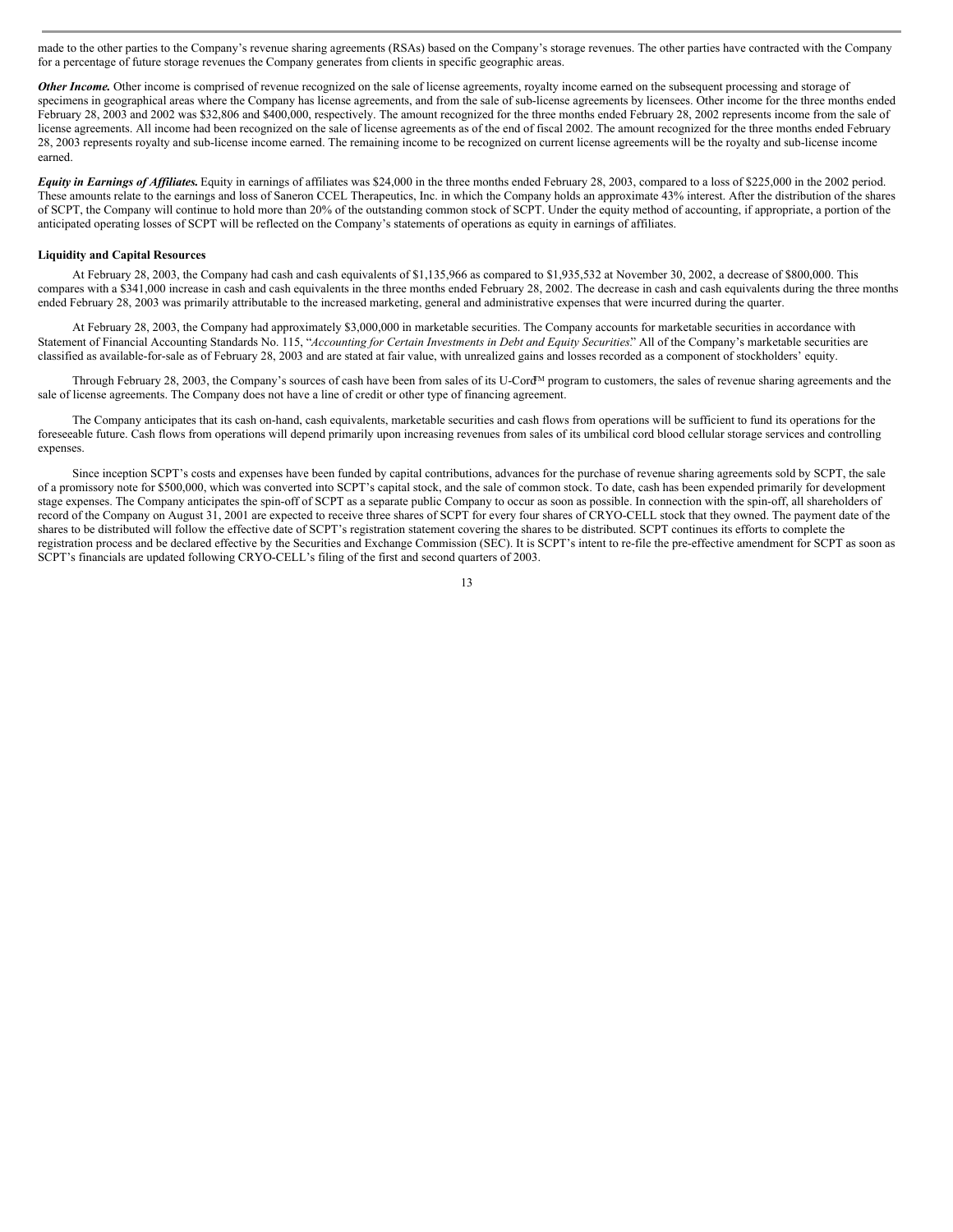#### <span id="page-13-0"></span>**Item 3. Controls and Procedures**

Based on their most recent review, which was completed within 90 days of the filing of this report, the Company's principal executive officer and principal financial officer have concluded that the Company's disclosure controls and procedures are effective to ensure that information required to be disclosed by the Company in the reports that it files or submits under the Securities Exchange Act of 1934, as amended, is accumulated and communicated to the Company's management, including its principal executive officer and principal financial officer, as appropriate to allow timely decisions regarding required disclosure and are effective to ensure that such information is recorded, processed, summarized and reported within the time periods specified in the SEC's rules and forms. There were no significant changes in the Company's internal controls or in other factors that could significantly affect those controls subsequent to the date of their evaluation.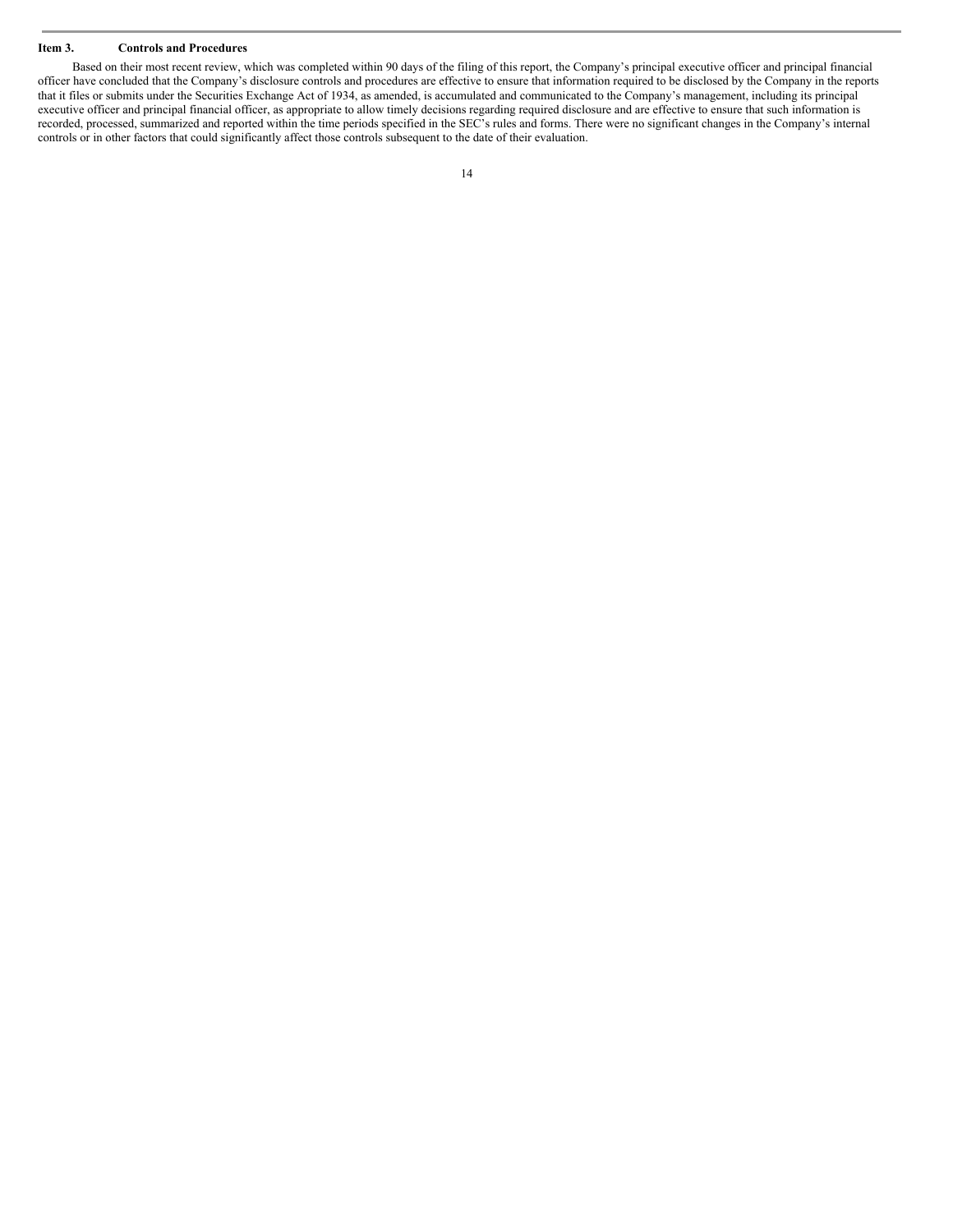# **Forward Looking Statements**

This Form 10-QSB, press releases and certain information provided periodically in writing or orally by the Company's officers or its agents may contain statements which constitute "forward-looking statements" within the meaning of Section 27A of the Securities Act of 1933, as amended and Section 21E of the Securities Exchange Act of 1934. The terms "CRYO-CELL International, Inc.," "CRYO-CELL" "Company," "we," "our" and "us" refer to CRYO-CELL International, Inc. The words "expect," "believe," "goal," "plan," "intend," "estimate" and similar expressions and variations thereof, if used, are intended to specifically identify forward-looking statements. Those statements appear in a number of places in this Form 10-QSB and in other places, particularly, "Management's Discussion and Analysis of Financial Condition and Results of Operations," and include statements regarding the intent, belief or current expectations of the Company, its directors or its officers with respect to, among other things:

- (i) our legal proceedings;
- (ii) our anticipated future cash flows;
- (iii) our liquidity and capital resources;
- (iv) our licensing and revenue sharing arrangements and future operating plans;
- (v) our future performance and operating results;
- (vi) our international affiliations, investments and interests;
- (vii) our previously announced dividend of shares of Stem Cell Preservation Technologies, Inc.

Investors and prospective investors are cautioned that any such forward-looking statements are not guarantees of future performance and involve risks and uncertainties, and that actual results may differ materially from those projected in the forward-looking statements as a result of various factors. The factors that might cause such differences include, among others, the following:

- (i) any material inability to successfully optimize the opportunities available to us from our licensing agreements or to enforce our licensing agreements;
- (ii) any material reductions in our liquidity and working capital;
- (iii) any adverse effect or limitations caused by any governmental regulations, proceedings or actions, foreign and domestic;
- (iv) any continued or increased losses, or any inability to obtain acceptable financing, where desirable in the future, in connection with our operating or growth plans;
- (v) any increased competition in our business;
- (vi) any decrease or slow down in the number of people seeking to store umbilical cord blood stem cells or decrease in the number of people paying annual storage fees;
- (vii) the effect of any future reduced cash position and future inability to access borrowings;
- (viii) any adverse impacts on our revenue or operating margins due to the costs associated with increased growth in our business;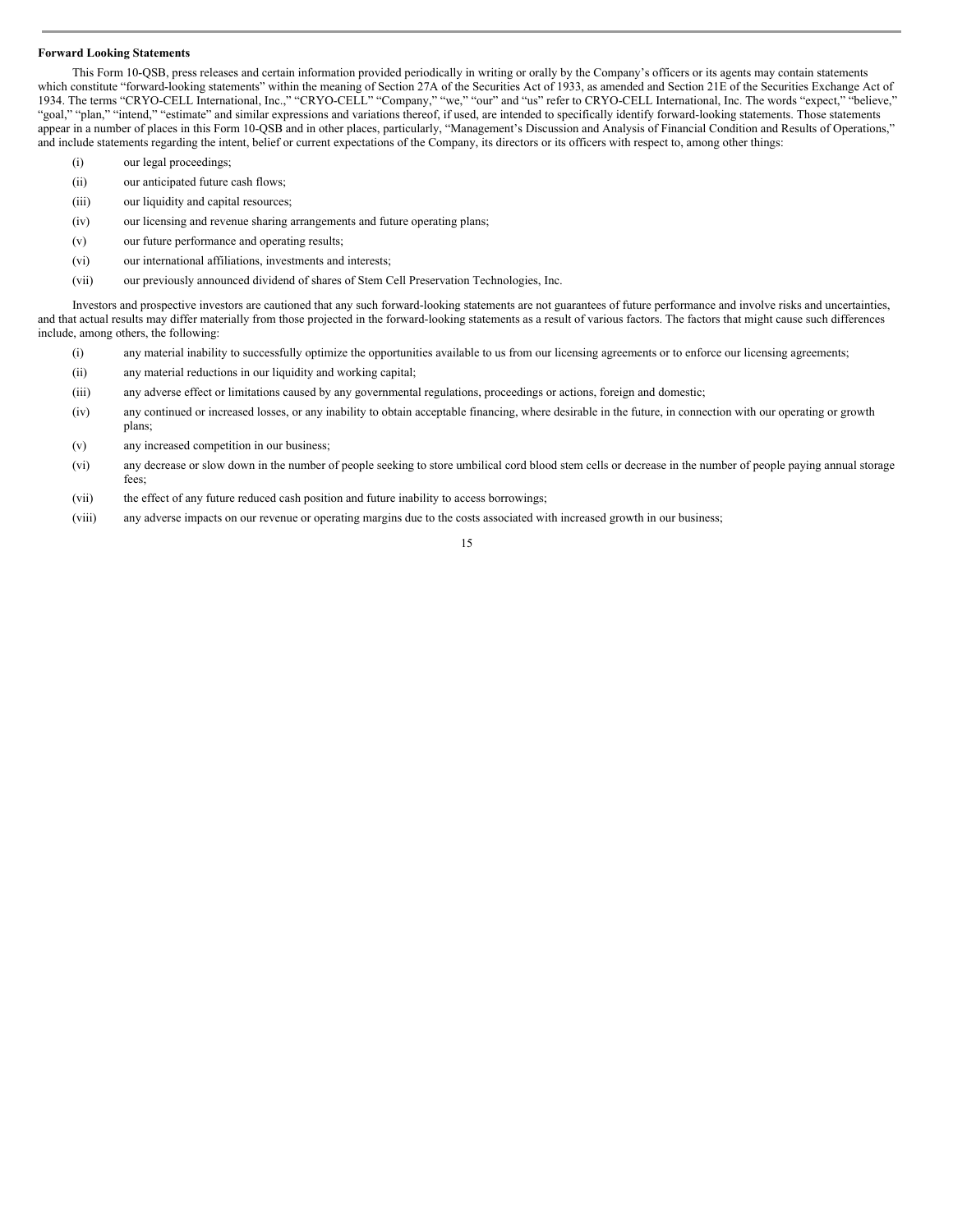- (ix) any adverse developments impacting our continued relationship with and success of our licensees, foreign affiliates or investments in, or relationships with, foreign companies;
- (x) any inability to achieve increases in revenue or earnings from umbilical cord blood stem cell storage;
- (xi) any future inability to substantially achieve the objectives expected from the successful implementation of our strategy;
- (xii) the combined decline of public market interest in the Company's business sector and the Company's stock;
- (xiii) any added requirements imposed on us by new laws, SEC regulations or NASDAQ listing requirements and costs thereof;
- (xiv) any future loss of the Company's listing under NASDAQ;
- (xv) any technological breakthrough or medical breakthrough that would render the Company's business of stem cell preservation obsolete;
- (xvi) general economic and market conditions and combined general downturn in the economy;
- (xvii) any material failure or malfunction in our storage facilities;
- (xviii) continued losses, future negative cash flows and inability to obtain anticipated future positive cash flows;
- (xix) any natural disaster such as a tornado, other disaster (fire) or act of terrorism that adversely affects stored specimens;
- (xx) the potential impact of negative market influences on the Company's portfolio of cash, cash equivalents and marketable securities;
- (xxi) any inability to successfully prosecute, or defend against, claims and litigation matters or enforce agreements with domestic or foreign entities;
- (xxii) the costs associated with defending or prosecuting litigation matters and any material adverse result from such matters; and
- (xxiii) any material inability to successfully consummate, the previously announced dividend of the shares of Stem Cell Preservation Technologies, Inc.;
- (xxiv) the costs associated with the consummation of the dividend of the Stem Cell Preservation Technologies, Inc. common stock;
- (xxv) the inability of the Stem Cell Preservation Technologies, Inc. to generate the storage of any specimens in the geographic regions covered by the revenue sharing agreements;
- (xxvi) decreases in asset valuations;
- (xxvii) any negative effect from a recent adverse newspaper article regarding the Company's business operations;
	- 16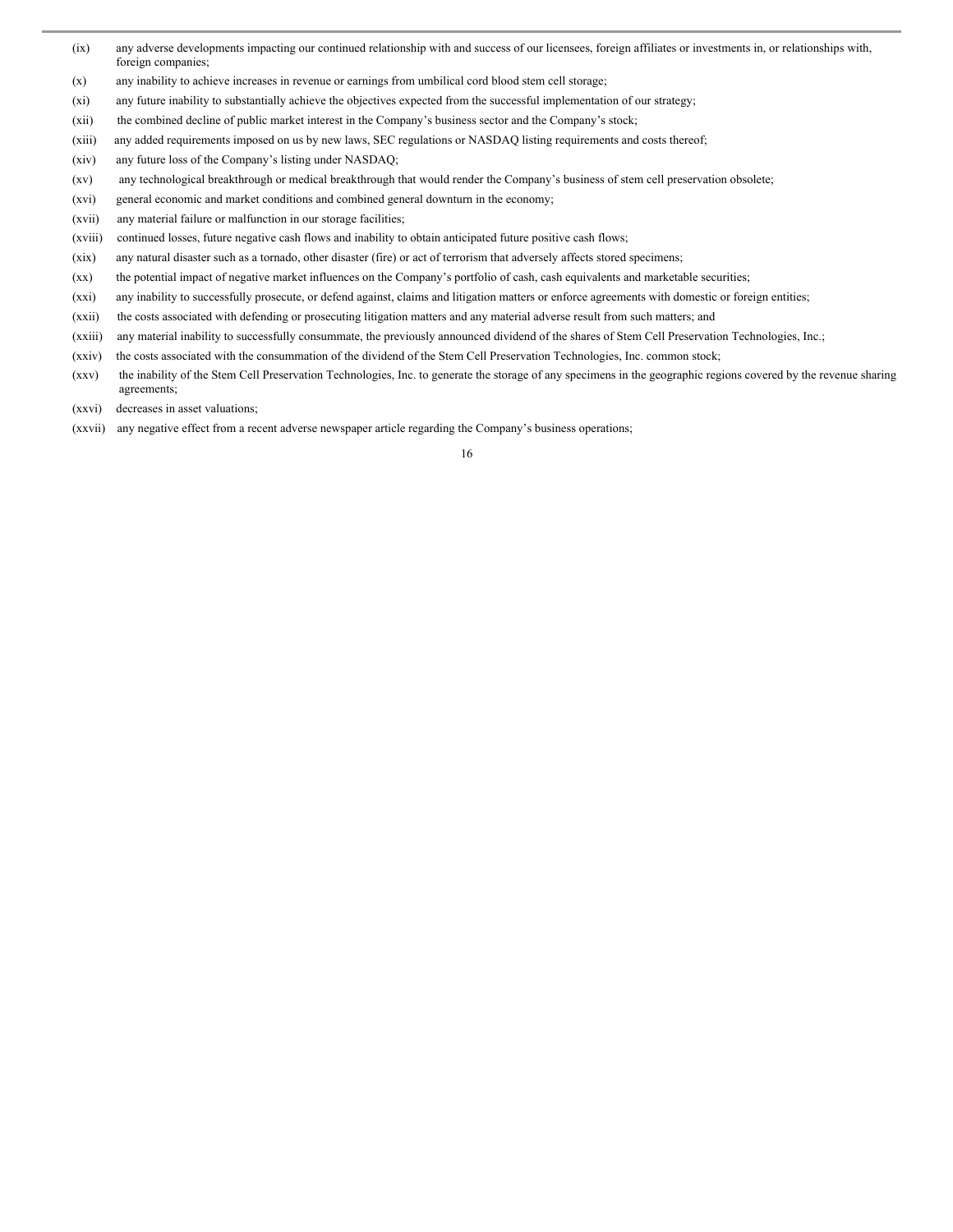(xxviii) inability to obtain an effective registration statement regarding shares in SCPT;

- (xxix) any new technology rendering the Company's patented equipment or business obsolete;
- (xxx) any performance failures related to the Company's equipment or operations;
- (xxxi) any negative consequences resulting from deriving, shipping and storing specimens at a second location;
- (xxxii) any negative consequences related to changes in the Board of Directors or less involvement in the future by the Company's founder Dan Richard.

We undertake no obligation to publicly update or revise the forward-looking statements made in this Form 10-QSB to reflect events or circumstances after the date of this Form 10-QSB or to reflect the occurrence of unanticipated events.

Readers are cautioned not to place undue reliance on these forward-looking statements, which reflect management's analysis only as of the date hereof. CRYO-CELL International, Inc. (the "Company") undertakes no obligation to publicly revise these forward-looking statements to reflect events or circumstances that arise after the date hereof. Readers should carefully review the risk factors described in other documents the Company files from time to time with the Securities and Exchange Commission, including the Annual Report on Form 10-KSB filed by the Company and any Current Reports on Form 8-K filed by the Company.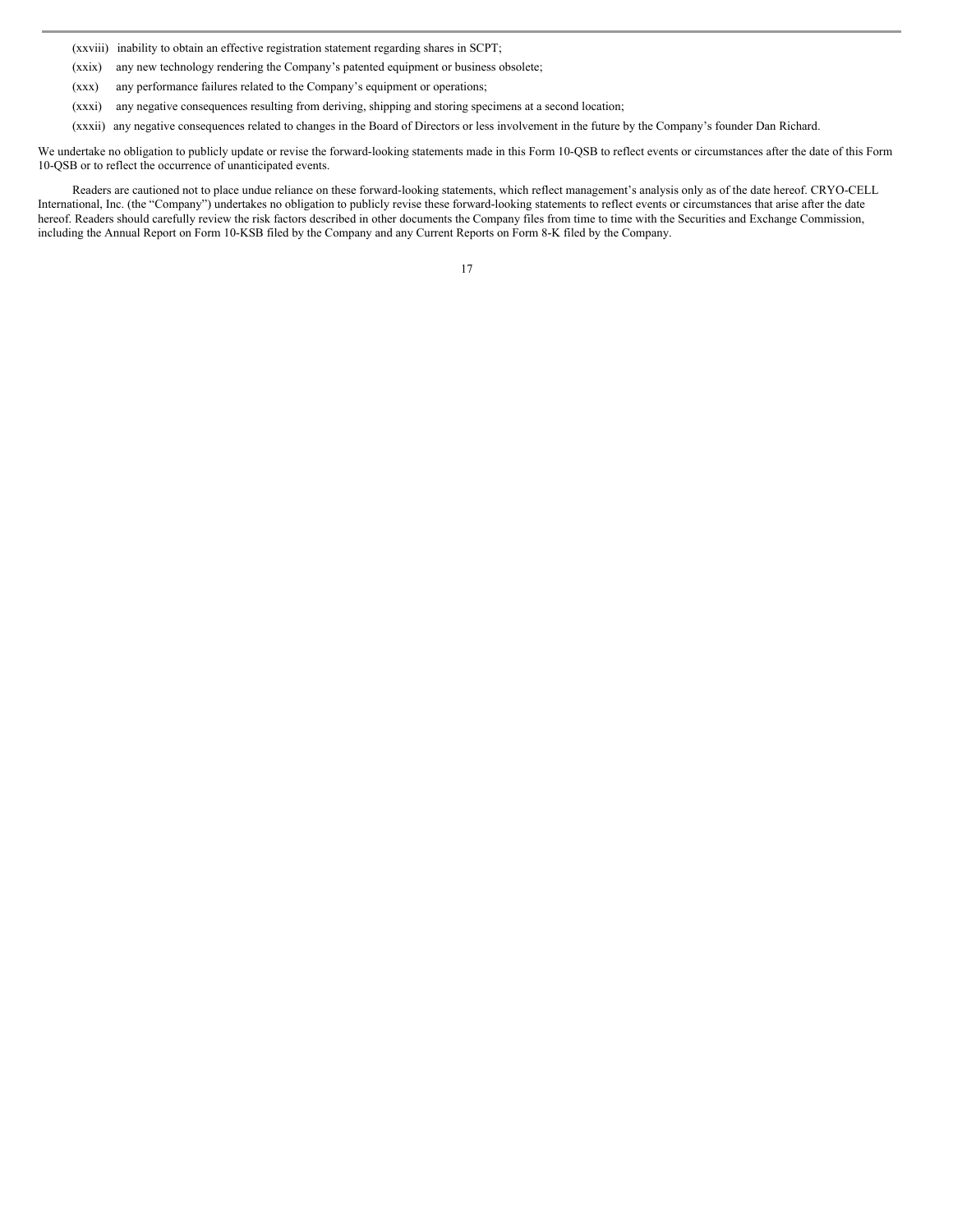## **PART II – OTHER INFORMATION**

#### **ITEM 1. LEGAL PROCEEDINGS**

<span id="page-17-1"></span><span id="page-17-0"></span>Incorporated by reference to Part I. Financial Statements-Notes to Condensed Consolidated Financial Statements B Note 3.

#### **ITEM 2. CHANGES IN SECURITIES**

None.

**ITEM 3. DEFAULTS UPON SENIOR SECURITIES**

<span id="page-17-3"></span><span id="page-17-2"></span>None.

## **ITEM 4. SUBMISSION OF MATTERS TO A VOTE OF SECURITY HOLDERS**

<span id="page-17-4"></span>None.

#### **ITEM 5. OTHER INFORMATION**

On June 24, 2003, the Company announced that its common stock will continue to be listed on The Nasdaq SmallCap Market via an exception from the requirement that it file its periodic reports with the Securities and Exchange Commission on a timely basis. While the Company failed to meet this requirement as of April 14, 2003, the Company was granted a temporary exception from this standard subject to the Company meeting certain conditions for accomplishing the filing of its periodic reports with the Securities and Exchange Commission. The Company filed an amended Form 10-KSB on June 27, 2003, as required under the terms of the Nasdaq exception. On or before July 15, 2003, the Company must also file its Form 10-QSB for the three months ended May 31, 2003, evidencing compliance with all requirements for continued listing on The Nasdaq SmallCap Market. Further, on or before October 15, 2003, the Company must file the Form 10-QSB for the quarter ending August 31, 2003, evidencing compliance with all requirements for continued listing on The Nasdaq SmallCap Market. In the event the Company is deemed to have met the terms of the exception, it shall continue to be listed on The Nasdaq SmallCap Market. The Company believes it will file the Form 10-QSB for the second quarter of fiscal 2003 on a timely basis. However, the Company's reported stockholders' equity as of May 31, 2003 is \$1,449,747, which is lower than the \$2,500,000 minimum stockholders' equity requirement for inclusion on The Nasdaq SmallCap Market. This anticipated shortfall will result from the restatement of the Company's financial statements reflected in the amended Form 10-KSB and from continued losses through May 31, 2003. The Company has requested that the Nasdaq Listing Qualifications Panel grant an extension for compliance with the minimum stockholders' equity requirement, based on the Company's confidence that it can return to compliance with this requirement. However, there can be no assurance that the Panel will grant an extension, or that the Company will be able to comply with the other terms of the exception and maintain its listing. If at some future date the Company's securities should cease to be listed on The Nasdaq SmallCap Market, they may continue to be listed on the OTC Bulletin Board or the Company may file for listing on an alternative exchange. For the duration of the exception, the Company's Nasdaq symbol will be "CCCEC".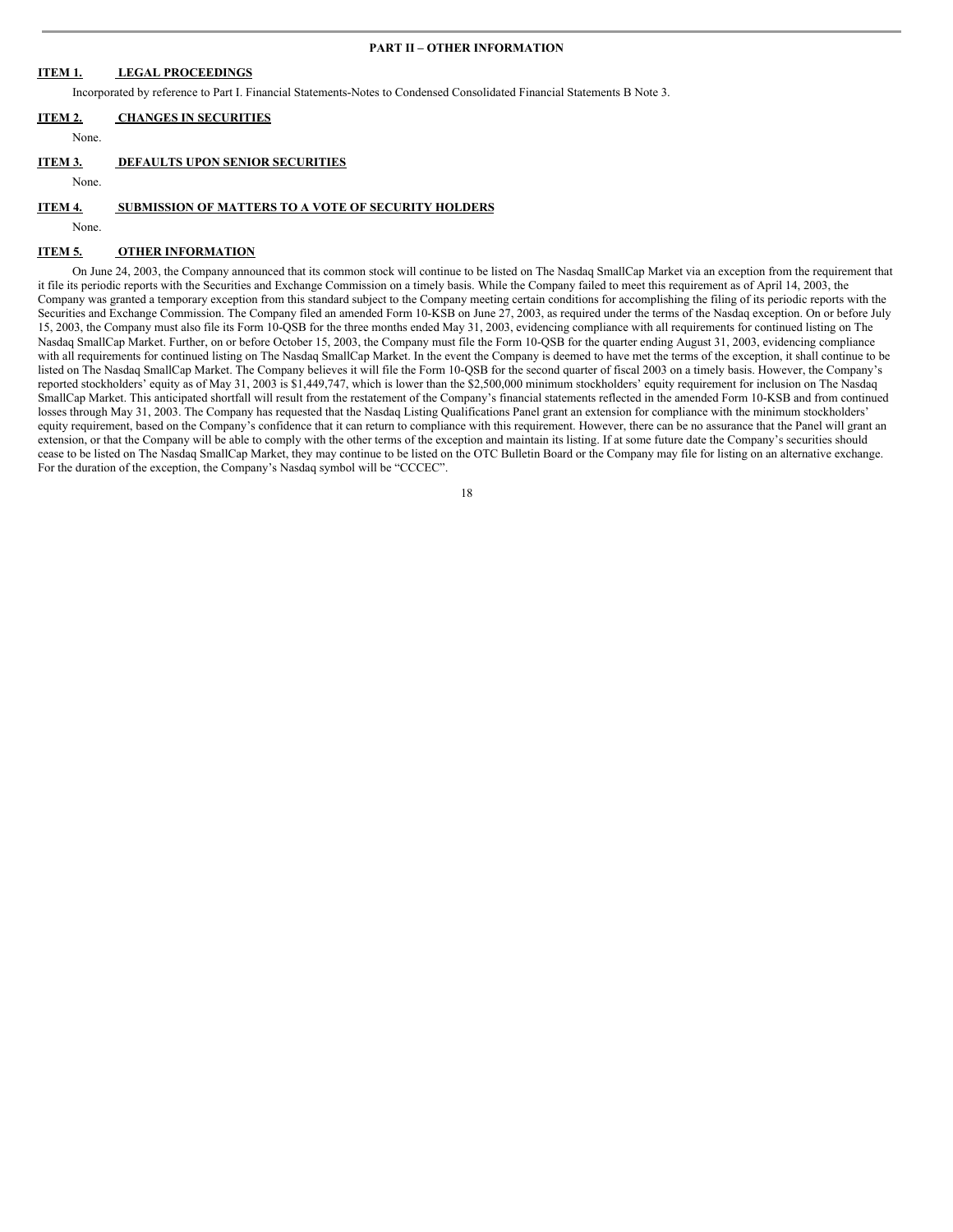#### **ITEM 6. EXHIBITS AND REPORTS ON FORM 8-K**

<span id="page-18-0"></span>(a) Exhibits

- 3.1 Amended and Restated Bylaws
- 10.1 Amendment No. 1 dated January 29, 2003 to Agreement dated June 18, 2002 between the Company and Daniel D. Richard.
- 21.1 Subsidiaries of the Registrant
- 99.1 Certification of the Chief Executive Officer of CRYO-CELL International, Inc. pursuant to 18 U.S.C Section 1350, as adopted pursuant to Section 906 of the Sarbanes-Oxley Act of 2002.
- 99.2 Certification of the Vice President, Finance of CRYO-CELL International, Inc. pursuant to 18 U.S.C Section 1350, as adopted pursuant to Section 906 of the Sarbanes-Oxley Act of 2002.
- Reports on Form 8-K.

During the quarterly period ended February 28, 2003 the Company filed a current report on Form 8-K dated January 3, 2003 where it disclosed under Item 5 the resignation of Ronald B. Richard as a member of the Board of Directors and the resignation of Mercedes Walton as a member of the Board of Directors of the Company's subsidiary Stem Cell Preservation Technologies, Inc. On February 11, 2003, the Company filed a current report on Form 8-K dated February 11, 2003 where it disclosed under Item 5 the certain changes made to the Company's and its subsidiary's board of directors and officers.

| ٦<br>۰.<br>۰,<br>٧ |
|--------------------|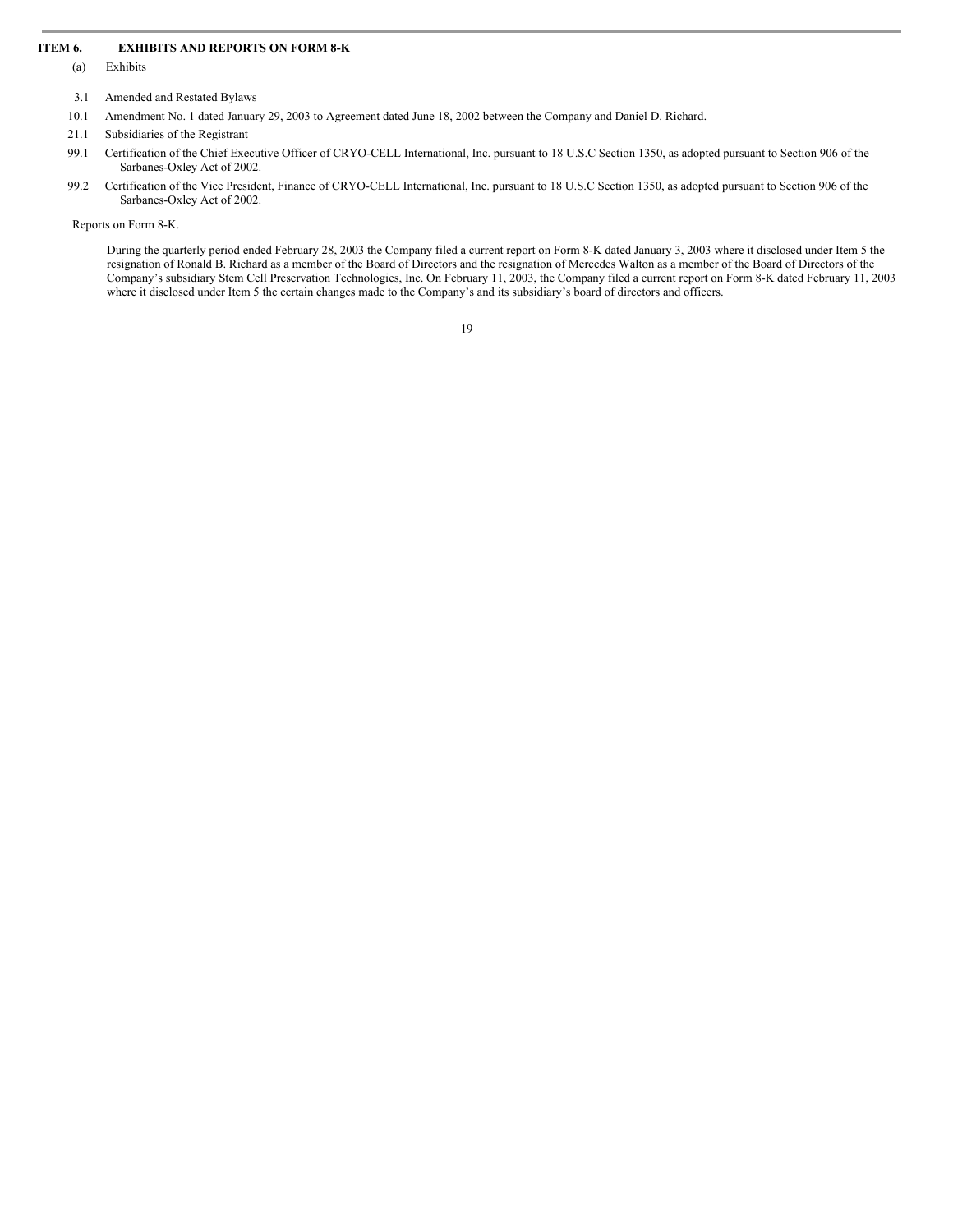# <span id="page-19-0"></span>**SIGNATURES**

Pursuant to the requirements of the Securities Exchange Act of 1934, the Registrant has duly caused this report to be signed on its behalf by the undersigned thereunto duly authorized.

# CRYO-CELL INTERNATIONAL, INC.

/s/ MERCEDES WALTON

Mercedes Walton Interim Chief Executive Officer

CRYO-CELL INTERNATIONAL, INC.

/s/ JILL M. TAYMANS

Jill M. Taymans Vice President, Finance

Date: July 15, 2003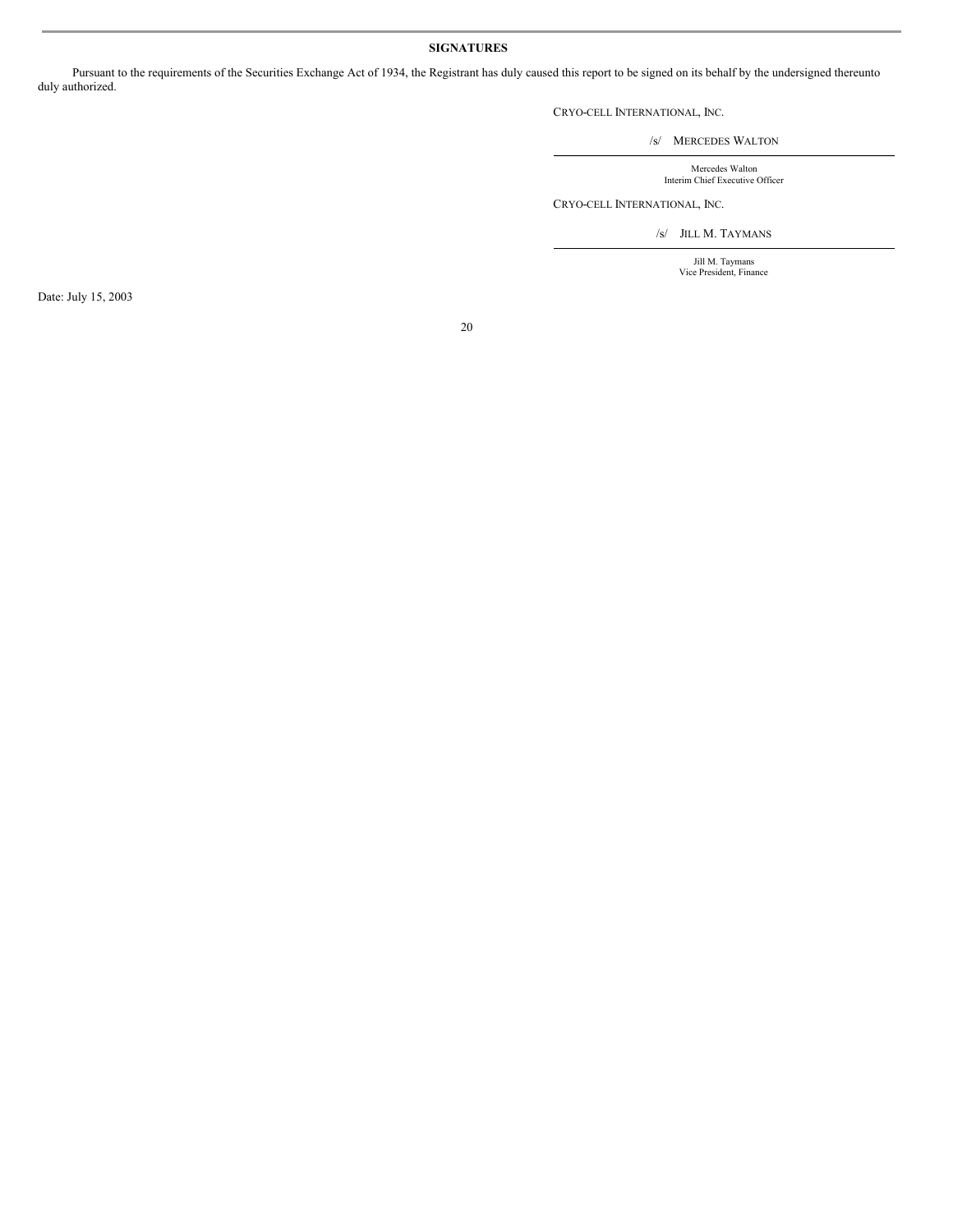#### **CERTIFICATIONS OF PRINCIPAL EXECUTIVE OFFICER AND PRINCIPAL FINANCIAL OFFICER REQUIRED PURSUANT TO SECTION 302 OF THE SARBANES-OXLEY ACT OF 2002**

I, Mercedes Walton, certify that:

1. I have reviewed this quarterly report on Form 10-QSB of CRYO-CELL International, Inc.;

2. Based on my knowledge, this quarterly report does not contain any untrue statement of a material fact or omit to state a material fact necessary to make the statements made, in light of the circumstances under which such statements were made, not misleading with respect to the period covered by this quarterly report;

3. Based on my knowledge, the financial statements, and other financial information included in this quarterly report, fairly present in all material respects the financial condition, results of operations and cash flows of the registrant as of, and for, the periods presented in this quarterly report;

4. The registrant's other certifying officers and I am responsible for establishing and maintaining disclosure controls and procedures (as defined in Exchange Act Rules 13a-14 and 15d-14) for the registrant and we have:

a) designed such disclosure controls and procedures to ensure that material information relating to the registrant, including its consolidated subsidiaries, is made known to us by others within those entities, particularly during the period in which this quarterly report is being prepared;

b) evaluated the effectiveness of the registrant's disclosure controls and procedures as of a date within 90 days prior to the filing date of this quarterly report (the "Evaluation Date"); and

c) presented in this quarterly report our conclusions about the effectiveness of the disclosure controls and procedures based on our evaluation as of the Evaluation Date;

5. The registrant's other certifying officers and I have disclosed, based on our most recent evaluation, to the registrant's auditors and the audit committee of registrant's board of directors (or persons performing the equivalent function):

a) all significant deficiencies in the design or operation of internal controls which could adversely affect the registrant's ability to record, process, summarize and report financial data and have identified for the registrant's auditors any material weaknesses in internal controls; and

b) any fraud, whether or not material, that involves management or other employees who have a significant role in the registrant's internal controls; and

6. The registrant's other certifying officers and I have indicated in this quarterly report whether or not there were significant changes in internal controls or in other factors that could significantly affect internal controls subsequent to the date of our most recent evaluation, including any corrective actions with regard to significant deficiencies and material weaknesses.

Dated: July 15, 2003 By: /s/ MERCEDES WALTON

Mercedes Walton Interim Chief Executive Officer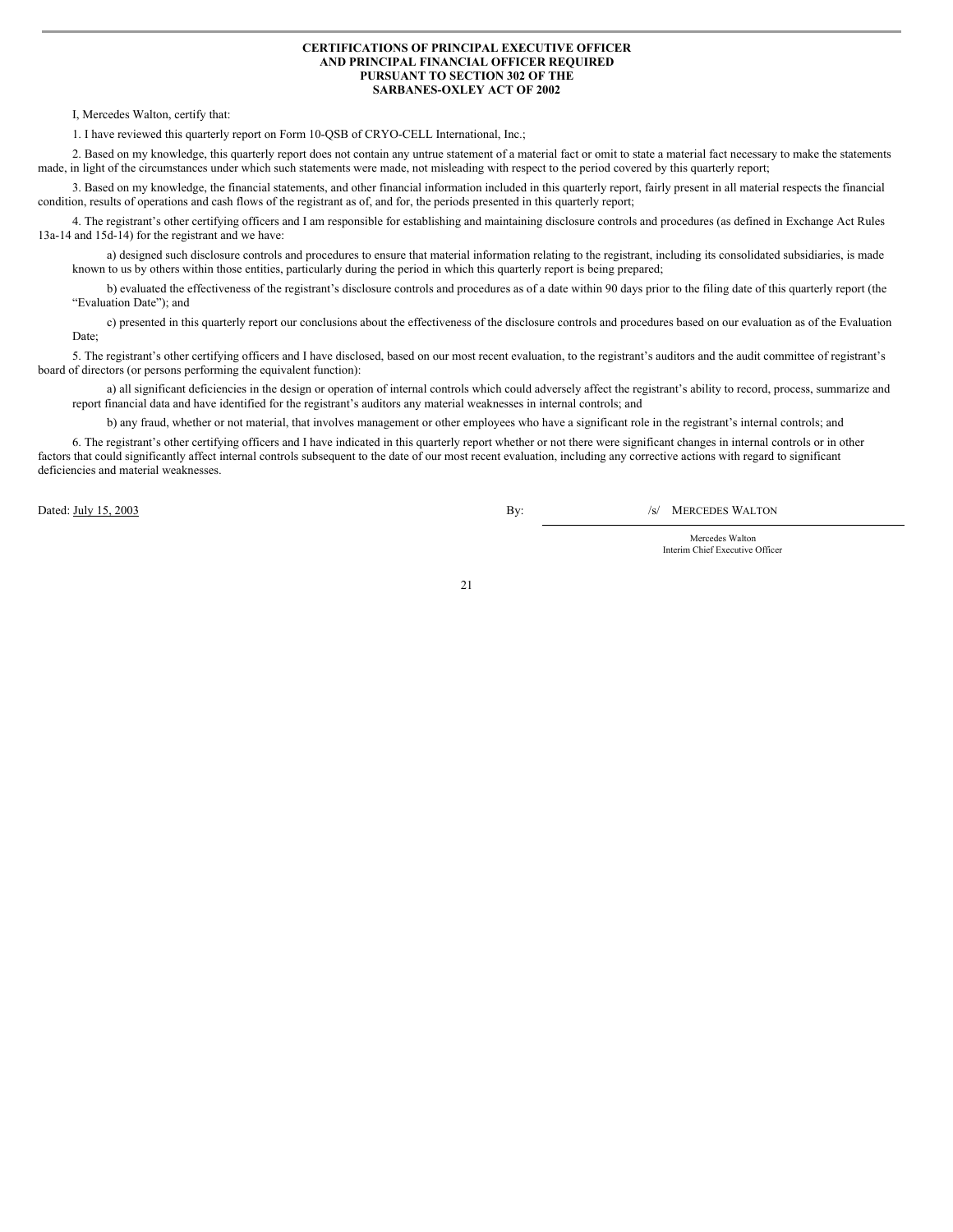I, Jill Taymans, certify that:

1. I have reviewed this quarterly report on Form 10-QSB of CRYO-CELL International, Inc.;

2. Based on my knowledge, this quarterly report does not contain any untrue statement of a material fact or omit to state a material fact necessary to make the statements made, in light of the circumstances under which such statements were made, not misleading with respect to the period covered by this quarterly report;

3. Based on my knowledge, the financial statements, and other financial information included in this quarterly report, fairly present in all material respects the financial condition, results of operations and cash flows of the registrant as of, and for, the periods presented in this quarterly report;

4. The registrant's other certifying officers and I are responsible for establishing and maintaining disclosure controls and procedures (as defined in Exchange Act Rules 13a-14 and 15d-14) for the registrant and we have:

a) designed such disclosure controls and procedures to ensure that material information relating to the registrant, including its consolidated subsidiaries, is made known to us by others within those entities, particularly during the period in which this quarterly report is being prepared;

b) evaluated the effectiveness of the registrant's disclosure controls and procedures as of a date within 90 days prior to the filing date of this quarterly report (the "Evaluation Date"); and

c) presented in this quarterly report our conclusions about the effectiveness of the disclosure controls and procedures based on our evaluation as of the Evaluation Date;

5. The registrant's other certifying officers and I have disclosed, based on our most recent evaluation, to the registrant's auditors and the audit committee of registrant's board of directors (or persons performing the equivalent function):

a) all significant deficiencies in the design or operation of internal controls which could adversely affect the registrant's ability to record, process, summarize and report financial data and have identified for the registrant's auditors any material weaknesses in internal controls; and

b) any fraud, whether or not material, that involves management or other employees who have a significant role in the registrant's internal controls; and

6. The registrant's other certifying officers and I have indicated in this quarterly report whether or not there were significant changes in internal controls or in other factors that could significantly affect internal controls subsequent to the date of our most recent evaluation, including any corrective actions with regard to significant deficiencies and material weaknesses.

Dated: <u>July 15, 2003</u> 2003 By: */s/ JILL TAYMANS* 

Jill Taymans Vice President, Finance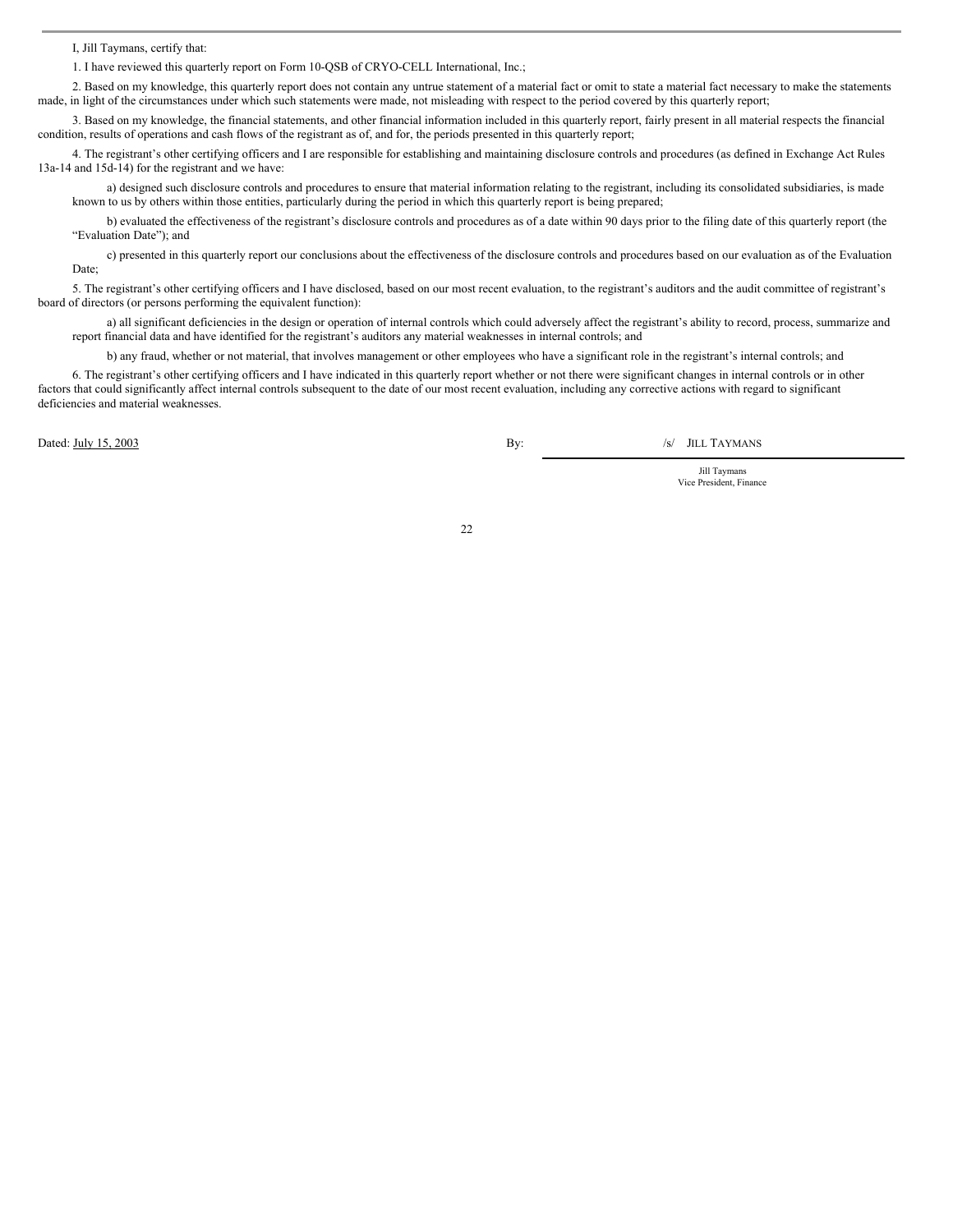#### **AMENDED AND RESTATED BY LAWS OF CRYO-CELL INTERNATIONAL, INC.**

ARTICLE I **OFFICERS** 

The principal office of the Corporation shall be located in the City, County and State so provided in the Certificate of Incorporation. The Corporation may also maintain offices at such other places within or without the State of Delaware as the Board of Directors may, from time to time, determine and the business may require.

# ARTICLE II **SHAREHOLDERS**

#### 1. Place of Meetings.

Meetings of shareholders shall be held at the principal office of the Corporation, or at such other places within or without the State of Delaware as the Board shall authorize.

#### 2. Annual Meetings.

The annual meeting of the shareholders of the Corporation shall be held within six months after the close of the fiscal year of the Corporation at a date and time as determined by the Board of Directors, if such date is not a legal holiday and if a legal holiday, then on the next business day following at the same hour, at which time the shareholders shall elect a Board of Directors, and transact such other business as may properly come before the meeting.

#### 3. Business at Annual Meetings.

At an annual meeting of the shareholders, only such business shall be conducted as shall have been properly brought before the meeting. To be properly brought before an annual meeting, business must be (a) specified in the notice of meeting (or any supplement thereto) given by or at the direction of the Board of Directors; (b) otherwise properly brought before the meeting by or at the direction of the Board of Directors; (c) in the case of a nomination for director, properly brought in accordance with the procedures set forth in Section 10 of this Article II; or (d) otherwise properly brought before the meeting by a shareholder entitled to vote at such meeting. For business other than a nomination for director to be properly brought before an annual meeting by a shareholder, the shareholder must have given written notice to the Secretary of the Corporation so as to be received at the principal executive offices of the Corporation not less than 120 days in advance of the date of the Corporation's proxy statement released to shareholders in connection with the previous year's annual meeting of shareholders, except that if no annual meeting was held in the previous year or the date of the annual meeting has been changed by more than 30 days from the date contemplated at the time of the previous year's proxy statement, such notice must be so received a reasonable time before the solicitation is made. Each such notice shall set forth as to each matter the shareholder proposes to bring before the annual meeting  $(v)$  a brief description of the business desired to be brought before the annual meeting and the reasons for conducting such business at the annual meeting; (w) the name and address of the shareholder proposing such business; (x) the class and number of shares of the Corporation which are beneficially owned by the shareholder; (y) any material interest of the shareholder in such business; and (z) such other information regarding such business as would be required to be included in a proxy statement filed pursuant to the proxy rules of the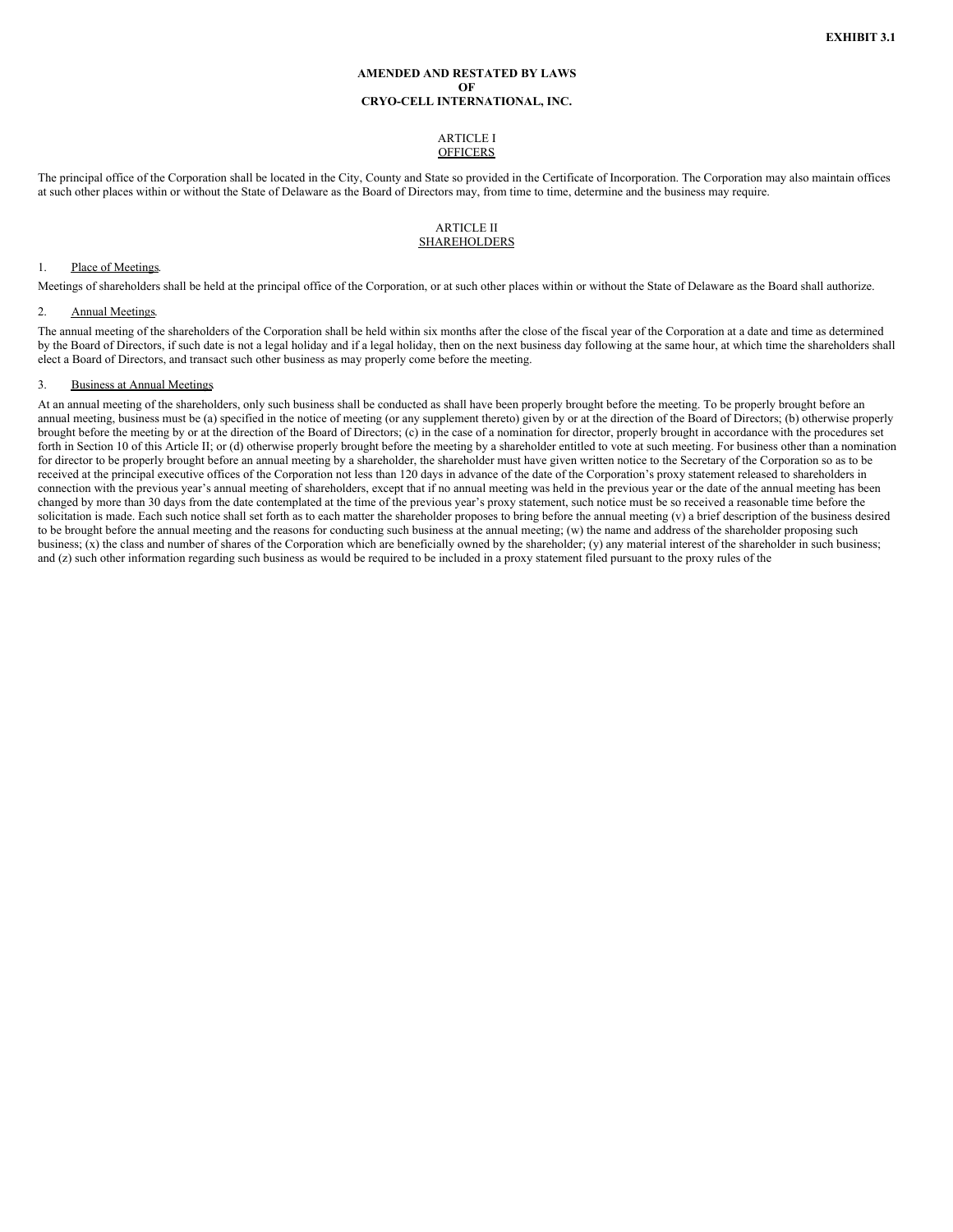Securities and Exchange Commission had the matter been proposed by the Board of Directors. Notwithstanding anything in these Bylaws to the contrary, no business shall be considered properly brought before an annual meeting by a shareholder unless it is brought in accordance with the procedures set forth in this Section 3 of Article II.

# 4. Special Meetings.

Special meetings of the shareholders may be called at any time by the Chairman of the Board, Vice Chairman or Chief Executive Officer and shall be called by the Chief Executive Officer or the Secretary at the written request of the holders of twenty (20%) percent of the outstanding shares entitled to vote thereat, or as otherwise required by law.

# 5. Notice of Meetings.

Written notice of each meeting of shareholders, whether annual or special, stating the time when and place where it is to be held, shall be served either personally or by mail. Such notice shall be served not less than then (10) nor more than sixty (60) days before the meeting, upon each shareholder of record entitled to vote at such meeting, and to any other shareholder to whom the giving of notice may be required by law. Notice of a special meeting shall also state the purpose or purposes for which the meeting is called, and shall indicate that it is being issued by the person calling the meeting. If at any meeting, action is proposed to be taken that would, if taken, entitle shareholders to receive payment for their shares, the notice of such meeting shall include a statement of that purpose and to that effect. If mailed, such notice shall be directed to each such shareholder at his address, as it appears on the records of the shareholders of the Corporation, unless he shall have previously filed with the Secretary of the Corporation a written request that notices intended for him be mailed to some other address, in which event, it shall be mailed to the address designated in such request.

# 6. Waiver.

Notice of any meeting need not be given to any shareholder who submits a signed waiver of notice either before or after a meeting. The attendance of any shareholder at a meeting, in person or by proxy, shall constitute a waiver of notice by such shareholder.

# 7. Fixing Record Date.

For the purpose of determining the shareholders entitled to notice of or to vote at any meeting of shareholders or any adjournment thereof, or to express consent to or dissent from any proposal without a meeting, or for the purpose of determining shareholders entitled to receive payment of any dividend or the allotment of any rights, or for the purpose of any other action, the Board shall fix, in advance, a date as the record date for any such determination of shareholders. Such date shall not be more than sixty (60) nor less than ten (10) days before the date of such meeting, nor more than (60) days prior to any other action. If no record date is fixed, it shall be determined in accordance with the provisions of law.

# 8. Quorum.

(a) Except as otherwise provided by the Certificate of Incorporation, at all meetings of shareholders of the Corporation, the presence at the commencement of such meetings, in person or by proxy, of shareholders holding a third of the total number of shares of the Corporation then issued and outstanding on the records of the Corporation and entitled to vote, shall be necessary and sufficient to constitute a quorum for the transaction of any business. If a specified item of business is required to be voted on by a class or classes, the holder of a majority of the shares of such class or classes shall constitute a quorum for the transaction of such specified item of business. The withdrawal of any shareholder after the commencement of a meeting shall have no effect on the existence of a quorum, after a quorum has been established at such meeting.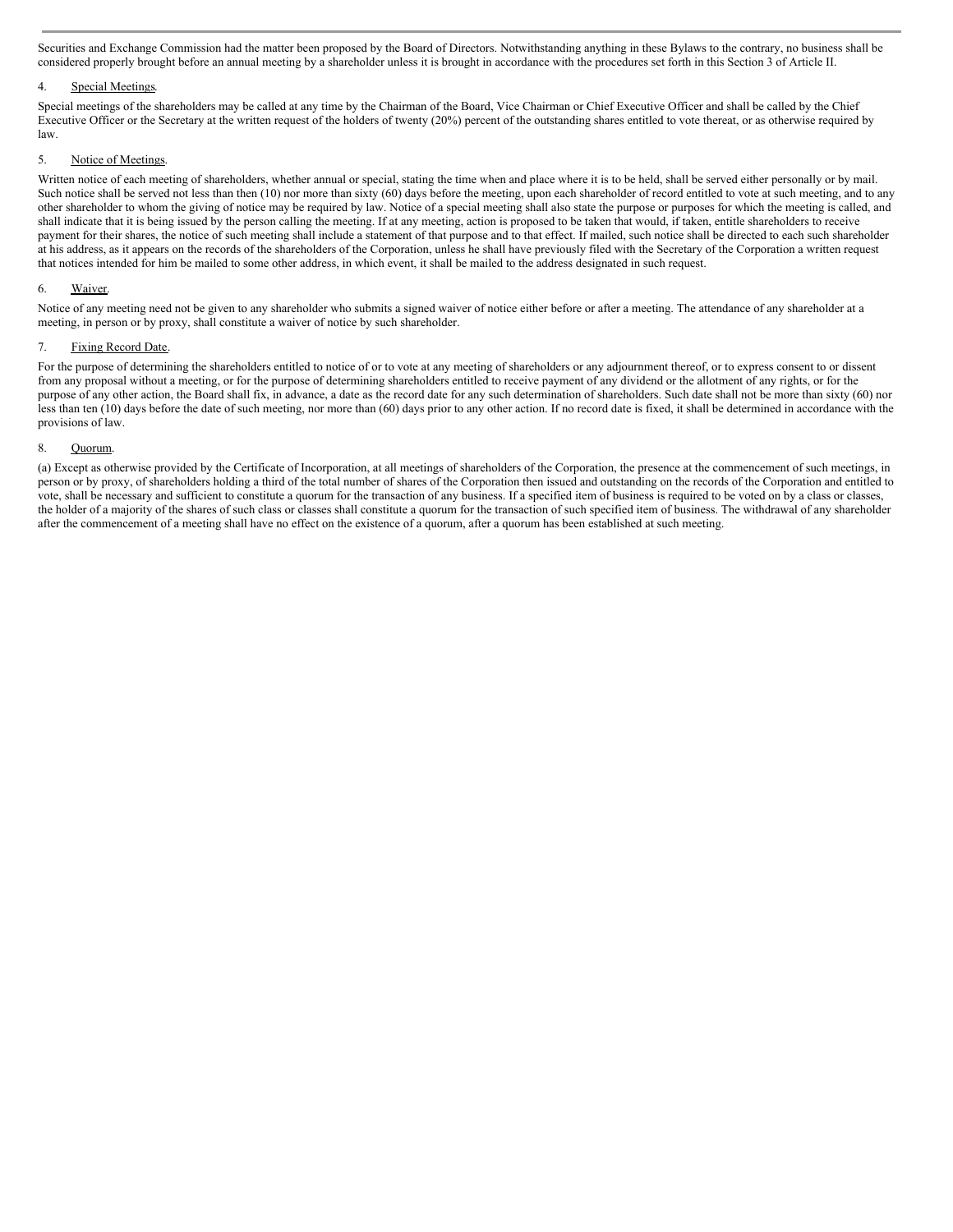(b) Despite the absence of a quorum at any annual or special meeting of shareholders, the shareholders, by a majority of the votes cast by the holders of shares entitled to vote thereon, may adjourn the meeting.

# 9. Voting.

(a) Except as otherwise provided by statute or by the Certificate of Incorporation,

- (1) directors shall be elected by a plurality of the votes cast; and
- (2) all other corporate action to be taken by vote of the shareholders, shall be authorized by a majority of votes cast;

at a meeting of shareholders by the holders of shares entitled to vote thereon.

(b) Except as otherwise provided by statute or by the Certificate of Incorporation, at each meeting of shareholders, each holder of record of shares of the Corporation entitled to vote, shall be entitled to one vote for each share of stock registered in his name on the books of the Corporation.

(c) Each shareholder entitled to vote or to express consent or dissent without a meeting, may do so by proxy; provided, however, that the instrument authorizing such proxy to act shall have been executed in writing by the shareholder himself, or by his attorney-in-fact duly authorized in writing. No proxy shall be voted or acted upon after three (3) years, unless the proxy shall specify the length of time it is to continue in force. The proxy shall be delivered to the Secretary at the meeting and shall be filed with the records of the Corporation. Every proxy shall be revocable at the pleasure of the shareholder executing it, unless the proxy states that it is irrevocable, except as otherwise provided by law.

(d) Any action that may be taken by vote may be taken without a meeting on written consent. Such action shall constitute action by such shareholders with the same force and effect as if the same had been approved at a duly called meeting of shareholders and evidence of such approval signed by all of the shareholders shall be inserted in the Minute Book of the Corporation.

# 10. Nomination of Directors.

Only persons nominated in accordance with the following procedures shall be eligible for election by shareholders as directors. Nominations of persons for election as directors at a meeting of shareholders called for the purpose of electing directors may be made (a) by or at the direction of the Board of Directors or (b) by any shareholder in the manner herein provided. For a nomination to be properly made by a shareholder, the shareholder must give written notice to the Secretary of the Corporation so as to be received at the principal executive offices of the Corporation not less than (i) with respect to an annual meeting of shareholders, 120 days in advance of the date of the Corporation's proxy statement released to shareholders in connection with the previous year's annual meeting of shareholders, except that if no annual meeting was held in the previous year or the date of the annual meeting has been changed by more than 30 days from the date contemplated at the time of the previous year's proxy statement, such notice must be so received a reasonable time before the solicitation is made, and (ii) with respect to a special meeting of shareholders for the election of directors, the close of business on the seventh day following the date on which the notice of such meeting is first given to shareholders. Each such notice shall set forth (a) the name and address of the shareholder who intends to make the nomination and of the person or persons to be nominated; (b) a representation that the shareholder is a holder of record of stock of the Corporation entitled to vote at such meeting and intends to appear in person or by proxy at the meeting to nominate the person or persons specified in the notice; (c) a description of all arrangements or understandings between the shareholder and each nominee and any other person or persons (naming such person or persons) pursuant to which the nomination or nominations are to be made by the shareholder; (d) such other information regarding each nominee proposed by such shareholder as would have been required to be included in a proxy statement filed pursuant to the proxy rules of the Securities and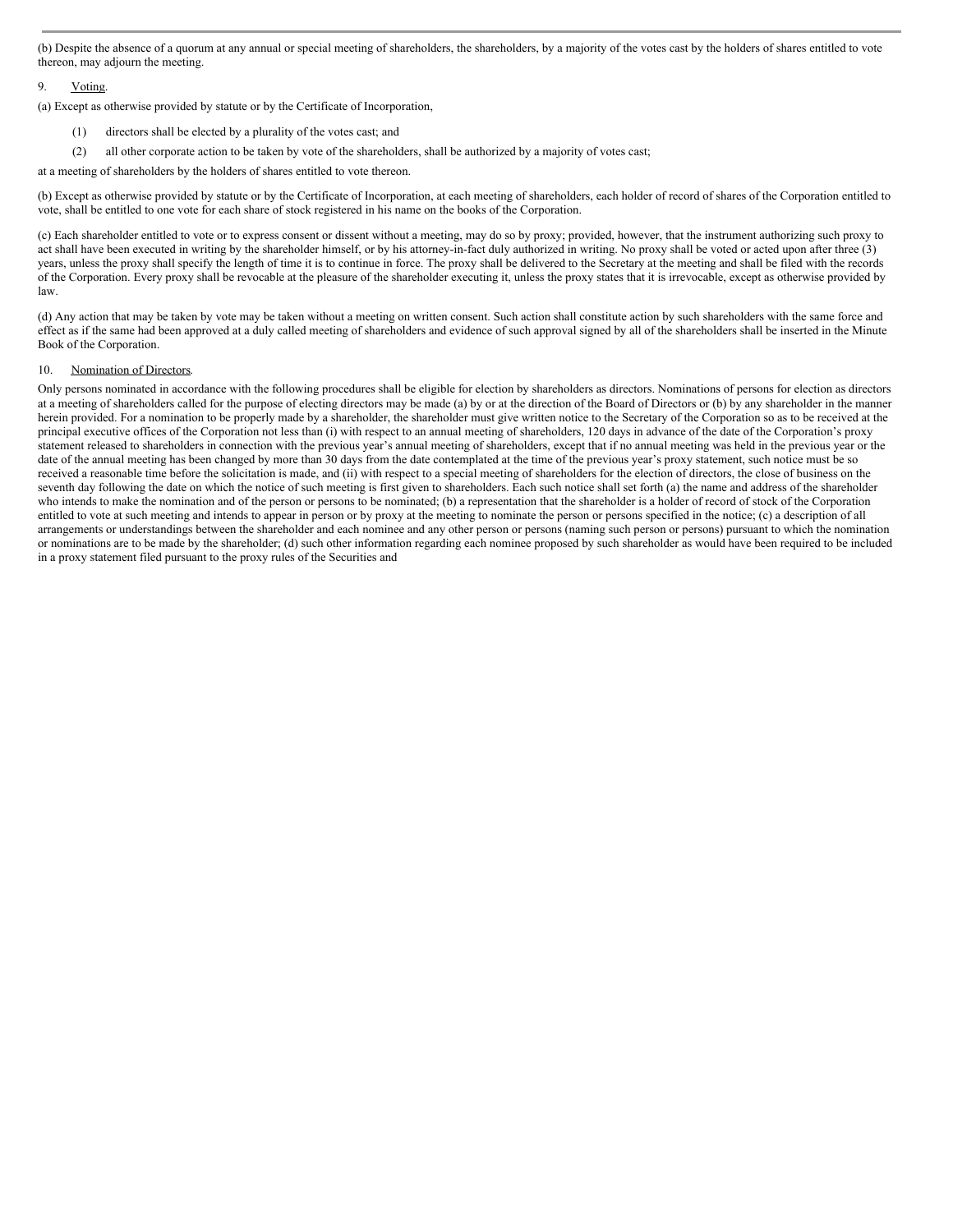Exchange Commission had each nominee been nominated, or intended to be nominated, by the Board; and (e) the consent of each nominee to serve as a director of the Corporation if so elected.

#### ARTICLE III BOARD OF DIRECTORS

# 1. Number.

The number of the directors of the Corporation shall be established by the Board of Directors from time to time. The directors shall be elected from time to time in accordance with these By-laws. From time to time, the number of directors may be increased or decreased by a majority vote of the Board of Directors.

# 2. Election.

Except as may otherwise be provided herein or in the Certificate of Incorporation, the members of the Board need not be shareholders and shall be elected by a majority of the votes cast at a meeting of shareholders, by the holders of shares entitled to vote in the election.

# 3. Term of Office.

Each director shall hold office until the annual meeting of the shareholders next succeeding his election, and until his successor is elected and qualified, or until his prior death, resignation or removal. Board terms may be changed to two or three years subject to the approval of a majority of the shareholders.

# 4. Duties and Powers.

The Board shall be responsible for the control and management of the affairs, property and interests of the Corporation, and may exercise all powers of the Corporation, except those powers expressly conferred upon or reserved to the shareholders.

# 5. Annual Meetings.

Regular annual meetings of the Board shall be held immediately before, if necessary, and following the annual meeting of shareholders.

# 6. Regular Meetings and Notice.

The Board may provide by resolution for the holding of regular meetings of the Board of Directors, and may fix the time and place thereof.

Notice of regular meetings shall not be required to be given and, if given, need not specify the purpose of the meeting; provided, however, that in case the Board shall fix or change the time or place of any regular meeting, notice of such action shall be given to each director who shall not have been present at the meeting at which such action was taken within the time limited, and in the manner set forth at Section 7 of this Article III, unless such notice shall be waived.

# 7. Special Meetings and Notice.

(a) Special meetings of the Board shall be held whenever called by the Chairman, Chief Executive Officer or by a majority of the directors, at such time and place as may be specified in the respective notices or waivers of notice thereof.

(b) Notice of special meetings shall be: 1.) mailed directly to each director, addressed to him at the address designated by him for such purpose at his usual place or business, at least two (2) business days before the day on which the meeting is to be held, 2.) delivered to him personally or 3.) given to him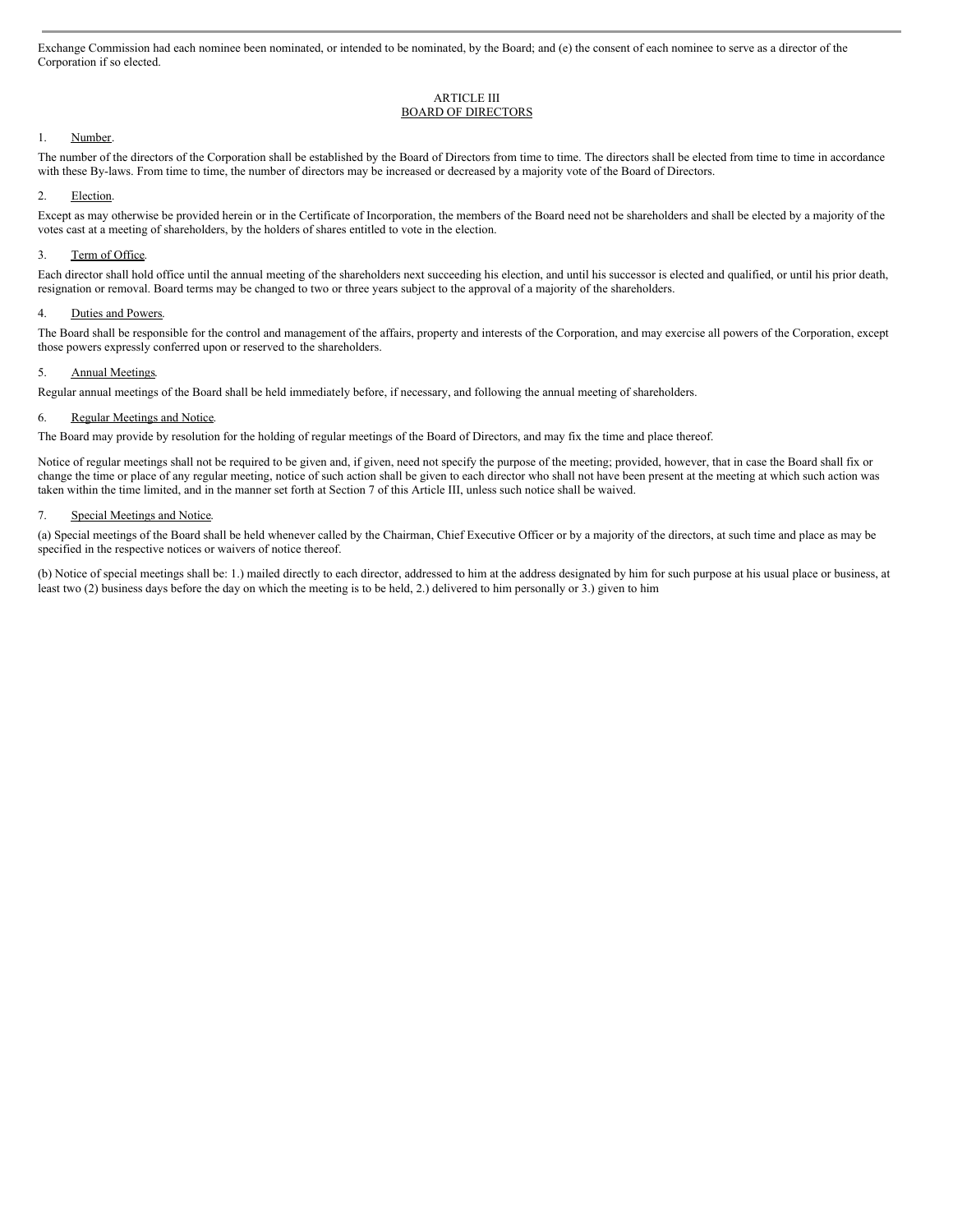orally in person or by telephone, not later than the business day before the day on which the meeting is to be held.

(c) Notice of special meeting shall not be required to be given to any director who shall attend such meeting, or who submits a signed waiver of notice.

#### 8. Chairman.

At all meetings of the Board, the Chairman, if present, shall preside. If there shall be no Chairman, or he shall be absent, then the Vice Chairman shall preside. In his absence, the Chairman shall be chosen by the directors present.

#### 9. Quorum and Adjournments.

(a) At all meetings of the Board, the presence of a majority of the entire Board shall be necessary to constitute a quorum for the transaction of business, except as otherwise provide by law, by the Certificate of Incorporation, or by these By-laws. Participation of any one or more members of the Board by means of a conference telephone or similar communications equipment, allowing all persons participating in the meeting to hear each other at the same time, shall constitute presence in person at any such meeting.

(b) A majority of the directors present at any regular or special meeting, although less than a quorum, may adjourn the same from time to time without notice, until a quorum shall be present.

# 10. Manner of Acting.

(a) At all meetings of the Board, each director present shall have one vote.

(b) Except as otherwise provided by law, by the Certificate of Incorporation, or these By-laws, the action of a majority of the directors present at any meeting at which a quorum is present shall be the act of the Board. Any action authorized, in writing, by all the directors entitled to vote thereon and filed with the minutes of the Corporation shall be the act of the Board with the same force and effect as if the same had been passed by unanimous vote at a duly called meeting of the Board.

#### 11. Vacancies.

Any vacancy in the Board of Directors resulting from an increase in the number of directors shall be filled for the unexpired portion of the term by the majority vote of the remaining directors, though less than a quorum, at any regular meeting or special meeting of the Board called for that purpose. If at any time a vacancy would otherwise exist on the Board of Directors resulting from death, resignation or removal of a director, the number of directors shall be automatically decreased accordingly so that such vacancy no longer exists.

#### 12. Resignation.

Any director may resign at any time by giving written notice to the Chairman of the Board, or the Secretary of the Corporation. Unless otherwise specified in such written notice, such resignation shall take effect upon receipt thereof by the Board or such officer, and the acceptance of such resignation shall not be necessary to make it effective.

#### 13. Removal.

Any director may be removed, for cause, at any time by the holders of a majority of the shares then entitled to vote at an election of directors, at a special meeting of the shareholders called for that purpose, or by action of the Board.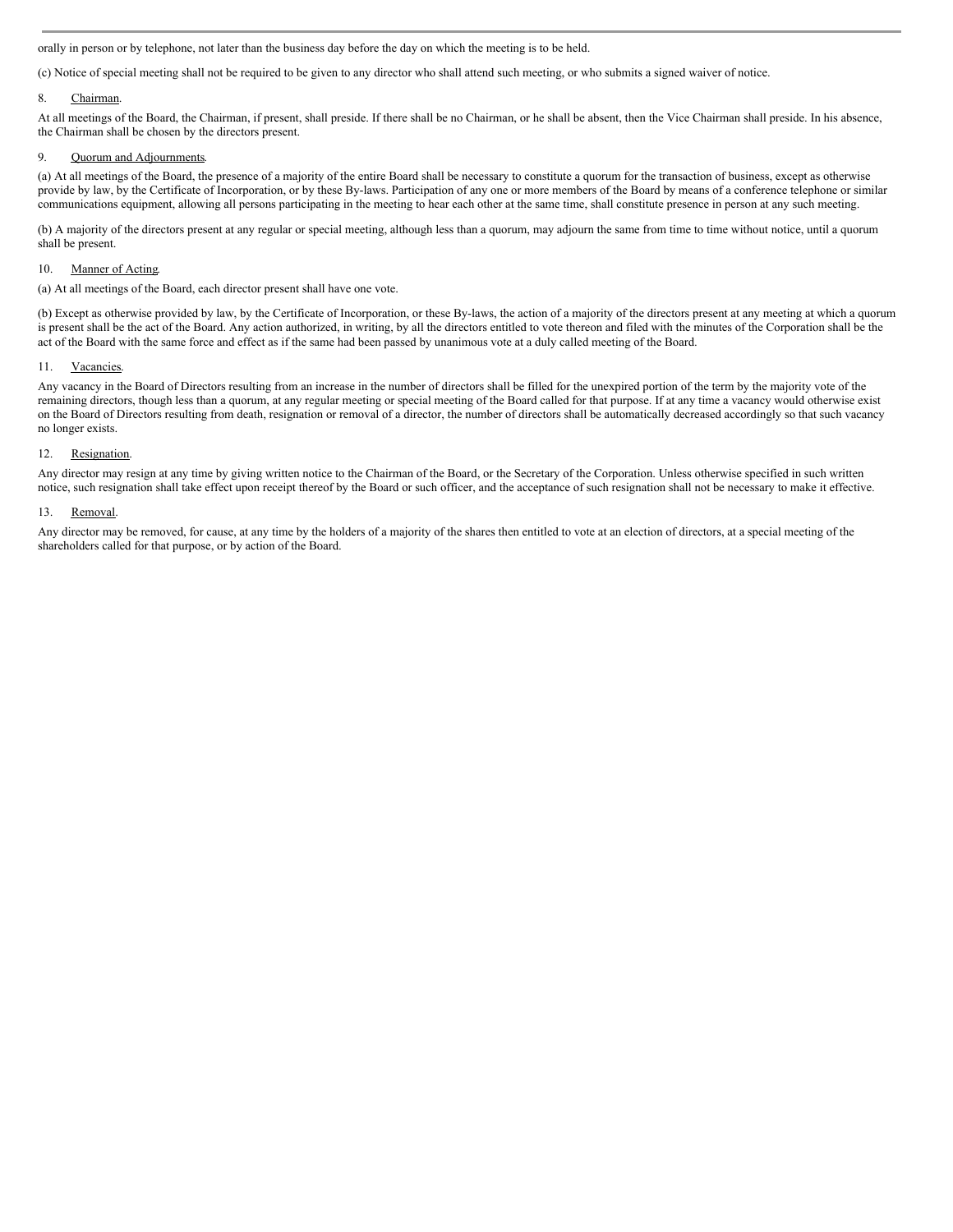### 14. Compensation.

The Board of Directors may fix the compensation of Directors. Each Director may be paid a stated salary as such or a fixed sum for the attendance at meetings of the Board of Directors or any committee thereof, or both, and may be reimbursed for his expenses of attendance at each such meeting. The Board of Directors may also pay to each Director rendering services to the Corporation not ordinarily rendered by Directors, as such, special compensation appropriate to the value of such services, as determined by the Board of Directors from time to time. None of these payments shall preclude any Director from serving the Corporation in any other capacity and receiving compensation therefore. The Board of Directors may determine the compensation of a Director who is also an Officer for service as an Officer as well as for service as a Director.

#### 15. Contracts.

(a) No contract or other transaction between this Corporation and any other business shall be affected or invalidated, nor shall any director be liable in any way by reason of the fact that a director of this Corporation is interested in, or is financially interested in such other business, provided such fact is disclosed to the Board.

(b) Any director may be a party to or may be interested in any contract or transaction of this Corporation individually, and no director shall be liable in any way by reason of such interest, provided that the fact of such participation or interest be disclosed to the Board and provided that the Board shall authorize or ratify such contract or transaction by the vote (not counting the vote of any such directors) of a majority of a quorum, notwithstanding the presence of any such director at the meeting at which such action is taken. Such director may be counted in determining the presence of a quorum at such meeting. This Section shall not be construed to invalidate or in any way affect any contract or other transaction, which would otherwise be valid under the law applicable thereto.

#### 16. Committees.

The Board, by resolution adopted by a majority of the entire Board, may from time to time designate from among its members an executive committee and such other committees, and alternate members thereof, as they deem desirable, each consisting of three or more members, with such powers and authority (to the extent permitted by law) as may be provided in such resolution. Each such committee shall remain in existence at the pleasure of the Board. Participation of any one or more members of a committee by means of a conference telephone or similar communications equipment allowing all persons participating in the meeting to hear each other at the same time, shall constitute a director's presence in person at any such meeting. Any action authorized in writing by all of the members of a committee and filed with the minutes of the committee shall be the act of the committee with the same force and effect as if the same had been passed by unanimous vote at a duly called meeting of the committee.

# ARTICLE IV **OFFICERS**

# 1. Number and Qualifications.

The officers of the Corporation shall consist of a Chief Executive Officer, a President, one or more Vice Presidents, a Secretary, a Treasurer, and such other officers, including a Chairman and Vice Chairman of the Board, as the Board of Directors may from time to time deem advisable. Any officer other than the Chairman of the Board may be, but is not required to be, a director of the Corporation. Any two or more offices may be held by the same person, except the offices of Chief Executive Officer and Secretary.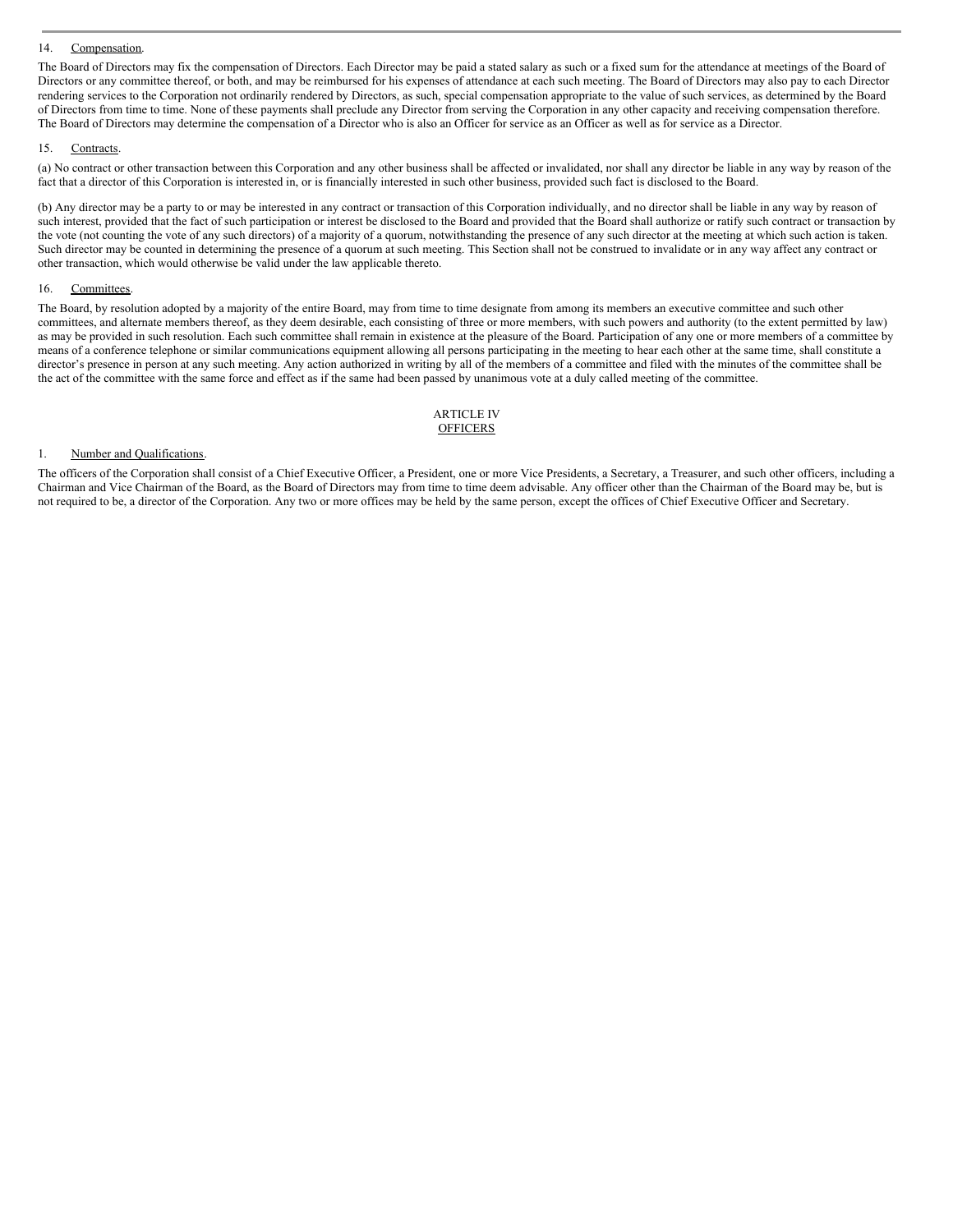# 2. Election.

The officers of the Corporation shall be elected by the Board at the regular annual meeting of the Board following the annual meeting of shareholders.

# 3. Term of Office.

Each officer shall hold office until the annual meeting of the Board next succeeding his election, and until his successor shall have been elected and qualified, or until his death, resignation or removal.

# 4. Resignation.

Any officer may resign at any time by giving written notice to the Board, the Chief Executive Officer or the Secretary of the Corporation. Such resignation shall take effect upon receipt thereof by the Board or such officer, unless otherwise specified in such written notice. The acceptance of such resignation shall not be necessary to make it effective.

# 5. Removal.

Any officer, whether elected or appointed by the Board, may be removed by the Board, either with or without cause, and a successor elected by the Board at any time.

# 6. Vacancies.

A vacancy in any office by reason of death, resignation, inability to act, disqualification, or any other cause, may at any time be filled for the unexpired portion of the term by the Board.

# 7. Duties.

Unless otherwise provided by the Board, officers of the Corporation shall each have such powers and duties as generally pertain to their respective offices, such powers and duties as may be set forth in these by-laws, and such powers and duties as may be specifically provided for by the Board.

# 8. Sureties and Bonds.

At the request of the Board, any officer, employee or agent of the Corporation shall execute for the Corporation a bond in such sum, and with such surety as the Board may direct, conditioned upon the faithful performance of his duties to the Corporation, including responsibility for negligence and for the accounting for all property, funds or securities of the Corporation which may come into his hands.

# 9. Shares of Other Corporations.

Whenever the Corporation is the holder of shares of any other corporation, any right or power of the Corporation as such shareholder shall be exercised on behalf of the Corporation in such manner as the Board may authorize. Such authorization shall be given to the Chairman or the Corporation's Chief Executive Officer.

# ARTICLE V SHARES OF STOCK

# 1. Certificates.

(a) The certificates representing shares in the Corporation shall be in such form as shall be approved by the Board and shall be numbered and registered in the order issued. They shall bear the holder's name and the number of shares and shall be signed by (i) the Chairman of the Board or the Vice Chairman of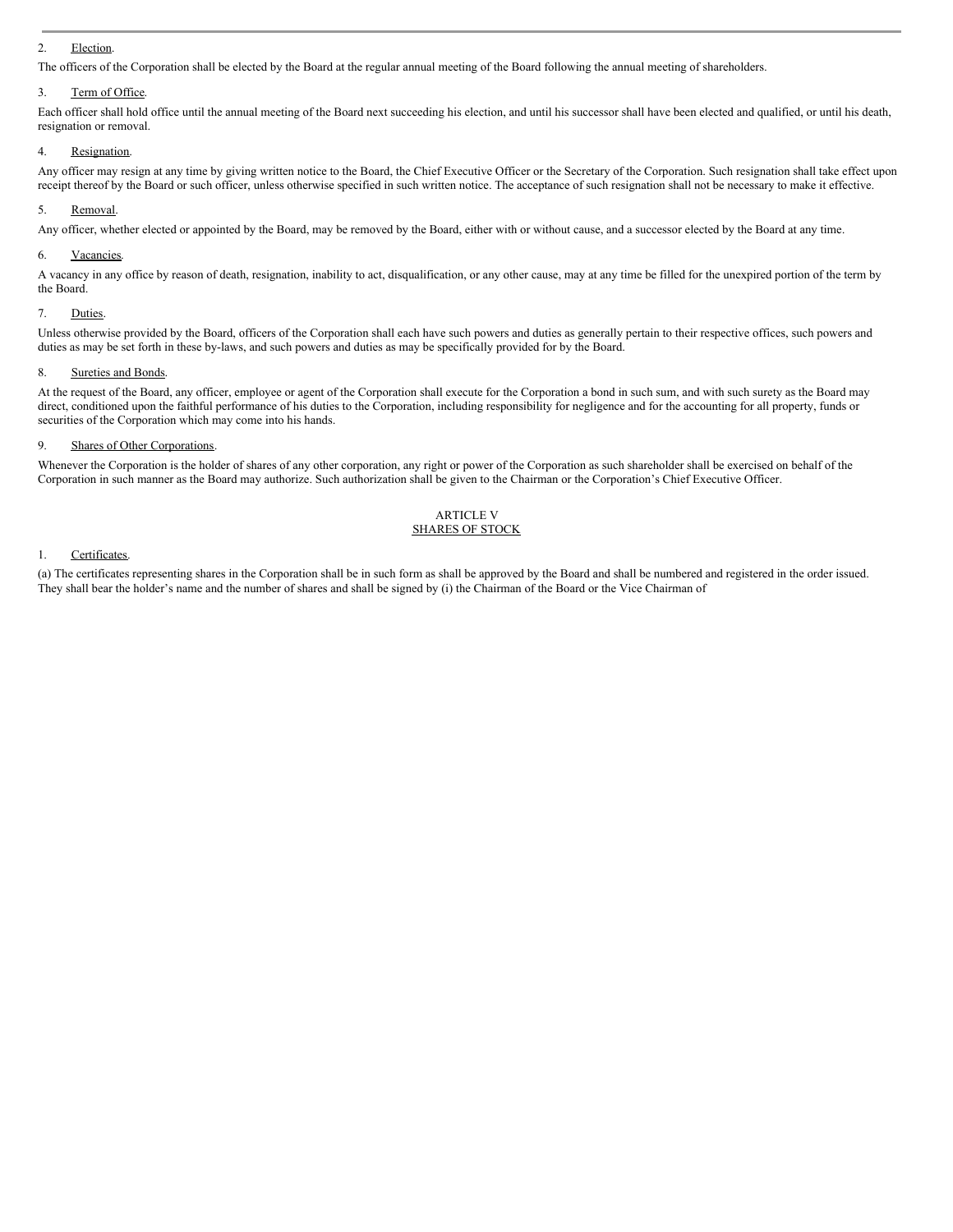the Board or the President or a Vice President, and (ii) the Secretary or Treasurer, or any Assistant Secretary or Assistant Treasurer, and shall bear the corporate seal.

# (b) Certificates representing shares shall not be issued until they are fully paid for.

(c) The Board may authorize the issuance of certificates for fractions of a share which shall entitle the holder to exercise voting rights, receive dividends and participate in liquidating distributions, in proportion to the fractional holdings.

#### 2. Lost or Destroyed Certificates.

Upon notification by the holder of any certificate representing shares of the Corporation of the loss or destruction of one or more certificates representing the same, the Corporation may issue new certificates in place of any certificates previously issued by it, and alleged to have been lost or destroyed. Upon production of evidence of loss or destruction, in such form as the Board in its sole discretion may require, the Board may require the owner of the lost or destroyed certificates to provide the Corporation with a bond in such sum as the Board may direct, and with such surety as may be satisfactory to the Board, to indemnify the Corporation against any claims, loss, liability or damage it may suffer on account of the issuance of the new certificates. A new certificate may be issued without requiring any such evidence or bond when, in the judgment of the Board, it is proper to do so.

#### 3. Transfers of Shares.

(a) Transfers of shares of the Corporation may be made on the share records of the Corporation solely by the holder of such records, in person or by a duly authorized attorney, upon surrender for cancellation of the certificates representing such shares, with an assignment or power of transfer endorsed thereon or delivered therewith, duly executed and with such proof of the authenticity of the signature, and the authority to transfer and the payment of transfer taxes as the Corporation or its agents may require.

(b) The Corporation shall be entitled to treat the holder of record of any shares as the absolute owner thereof for all purposes and shall not be bound to recognize any legal, equitable or other claim to, or interest in, such shares on the part of any other person, whether or not it shall have express or other notice thereof, except as otherwise expressly provided by law.

(c) The Corporation shall be entitled to impose such restrictions on the transfer of shares as may be necessary for the purpose of electing or maintaining Subchapter S status under the Internal Revenue Code or for the purpose of securing or maintaining any other tax advantage to the Corporation.

#### 4. Record Date.

In lieu of closing the share records of the Corporation, the Board may fix, in advance, a date not less than ten (10) days nor more than sixty (60) days, as the record date for the determination of shareholders entitled to receive notice of, and to vote at, any meeting of shareholders, or to consent to any proposal without a meeting, or for the purpose of determining shareholders entitled to receive payment of any dividends, or allotment of any rights, or for the purpose of any other action. If no record date is fixed, the record date for the determination of shareholders entitled to notice of or to vote at a meeting of shareholders shall be at the close of business on the day immediately preceding the day on which notice is given, or, if notice is waived, at the close of business on the day immediately preceding the day on which the meeting is held; the record date for determining shareholders for any other purpose shall be at the close of business on the day on which the resolution of the directors relating thereto is adopted. The record date for determining shareholders entitled to express consent to corporate action in writing without a meeting, when no prior action by the Board is necessary, shall be the day on which the first written consent is expressed. When a determination of shareholders of record entitled to notice of or to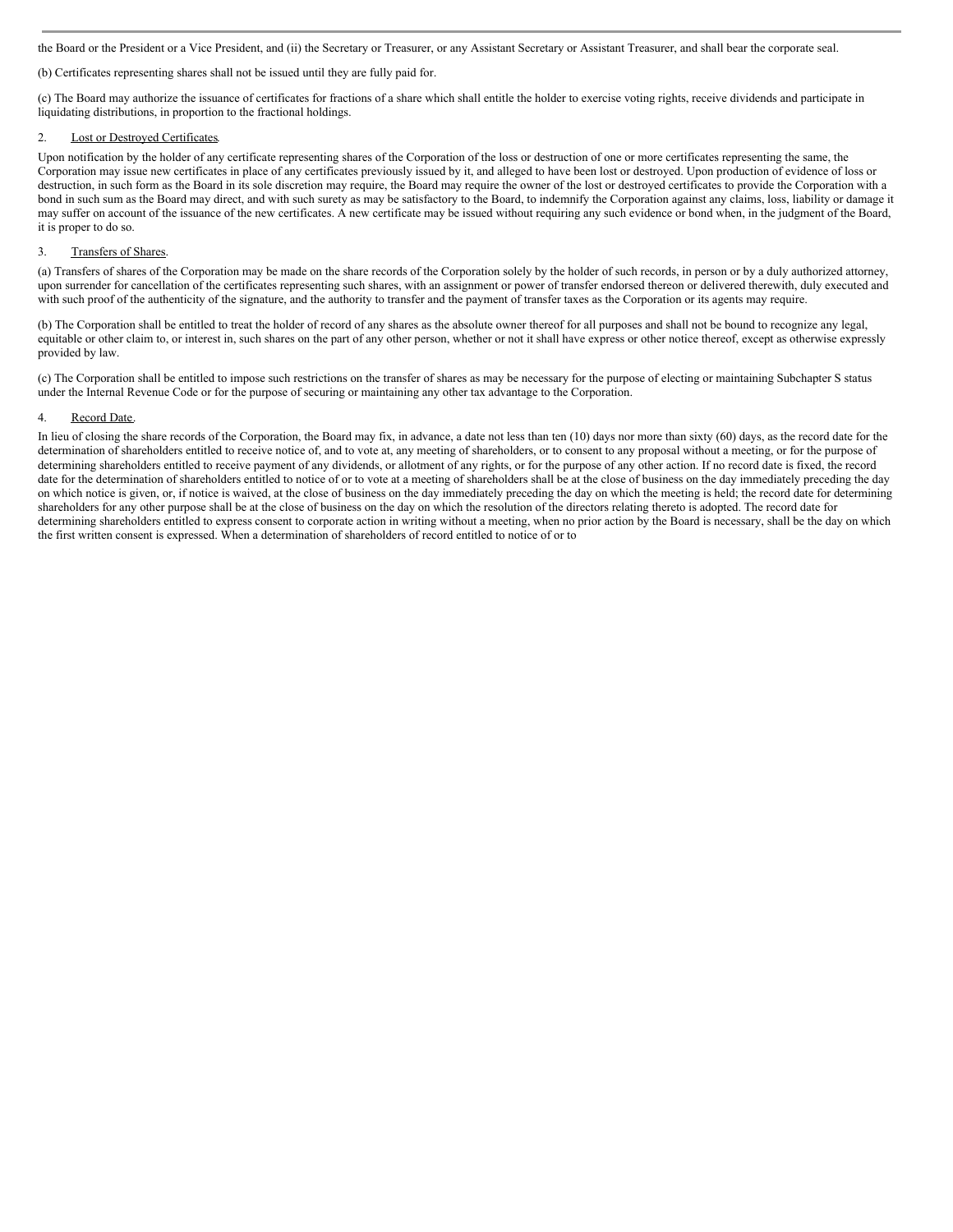vote at any meeting of shareholders has been made as provided for herein, such determination shall apply to any adjournment thereof, unless the directors fix a new record date for the adjourned meeting.

### ARTICLE VI DIVIDENDS

Subject to this Certificate of Incorporation and to applicable law, dividends may be declared and paid out of any funds available thereof, as often, in such amount, and at such time or times as the Board may determine. Before payment of any dividends, there may be set aside out of the net profits of the Corporation available for dividends, such sum or sums as the Board, from time to time, in its sole discretion, deems proper as a reserve fund to meet contingencies, or for equalizing dividends, or for repairing or maintaining any property of the Corporation, or for such other purposes as the Board shall think conducive to the interests of the Corporation, and the Board may modify or abolish any such reserve.

# ARTICLE VII FISCAL YEAR

The fiscal year of the Corporation shall be fixed by the Board from time to time, subject to applicable law.

# ARTICLE VIII CORPORATE SEAL

The corporate seal, if any, shall be in such form as shall be approved from time to time by the Board.

# ARTICLE IX **AMENDMENTS**

#### 1. By Shareholders.

All by-laws of the Corporation shall be subject to revision, amendment or repeal, and new by-laws may be adopted from time to time by a majority of the shareholders who are at such time entitled to vote in the election of directors.

# 2. By Directors.

All by-laws of the Corporation also shall be subject to revision, amendment or repeal, and new by-laws may be adopted from time to time by a majority of the Board of Directors.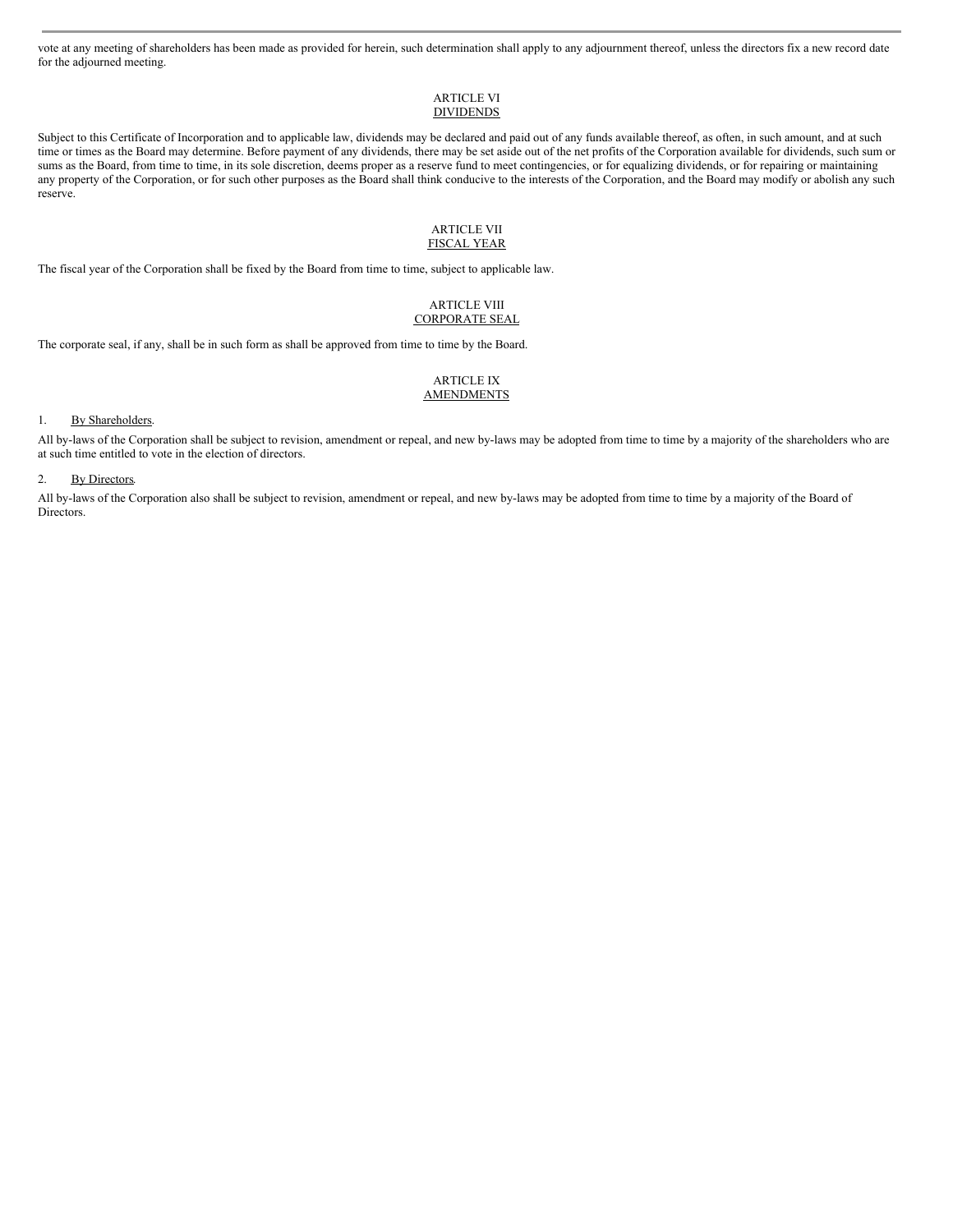# **AMENDMENT NO. 1 TO AGREEMENT**

THIS AMENDMENT NO. 1 to the Agreement dated June 18, 2002 by and between CRYO-CELL International, Inc. (CCEL) and Mr. Daniel D. Richard ("Richard") (the "Agreement") is entered into as of the  $29<sup>th</sup>$  day of January, 2003.

#### **RECITALS:**

A. Richard and the Board of Directors of CCEL have discussed the proposed resignation of Richard from the Board of Directors of CCEL. Richard's resignation would eliminate any perception of a conflict of interest between his role as a director of CCEL and his role as Chairman of the Board of Stem Cell Preservation Technologies, Inc. ("Stem Cell"). This removal of an apparent conflict is especially important to CCEL at a time when Richard is assuming the position of Chief Executive Officer of Stem Cell and CCEL is attempting to complete the planned distribution to CCEL's shareholders of shares of Stem Cell (the "Distribution"), after which time Stem Cell will be a publicly held company.

B. Richard has asked the Board of CCEL to consider, in connection with his resignation, the impact of such resignation on the benefits he is entitled to receive under the Agreement. Richard has also requested that CCEL clarify Richard's rights to receive benefits from CCEL.

Therefore, in consideration of the mutual promises and other consideration as stated herein, and other good and valuable consideration, the adequacy of which is hereby acknowledged, Richard and CCEL hereby agree as follows:

- 1. Richard hereby resigns as a member of the Board of Directors of CCEL. Richard will not be considered a temporary member of the Executive Committee on a "Pro Re Nata" basis.
- 2. The parties agree and acknowledge that the payments by CCEL to Richard of \$200,000 per year under Section 3 of the Agreement were not intended to be, and shall not be, contingent on Richard remaining a member of the Board or providing "Pro Re Nata" services to the Board or Executive Committee. Richard shall continue to have the right to receive these payments in connection with his agreement to provide ongoing services as an Advisor to the Board under Section 2 of the Agreement.
- 3. CCEL agrees to maintain Richard's family health insurance coverage during Richard's life, for a maximum period of ten years from the date of the Agreement. CCEL will pay the premiums for Richard's individual coverage, and Richards will pay or reimburse CCEL for the cost of coverage of Richard's wife and other family members.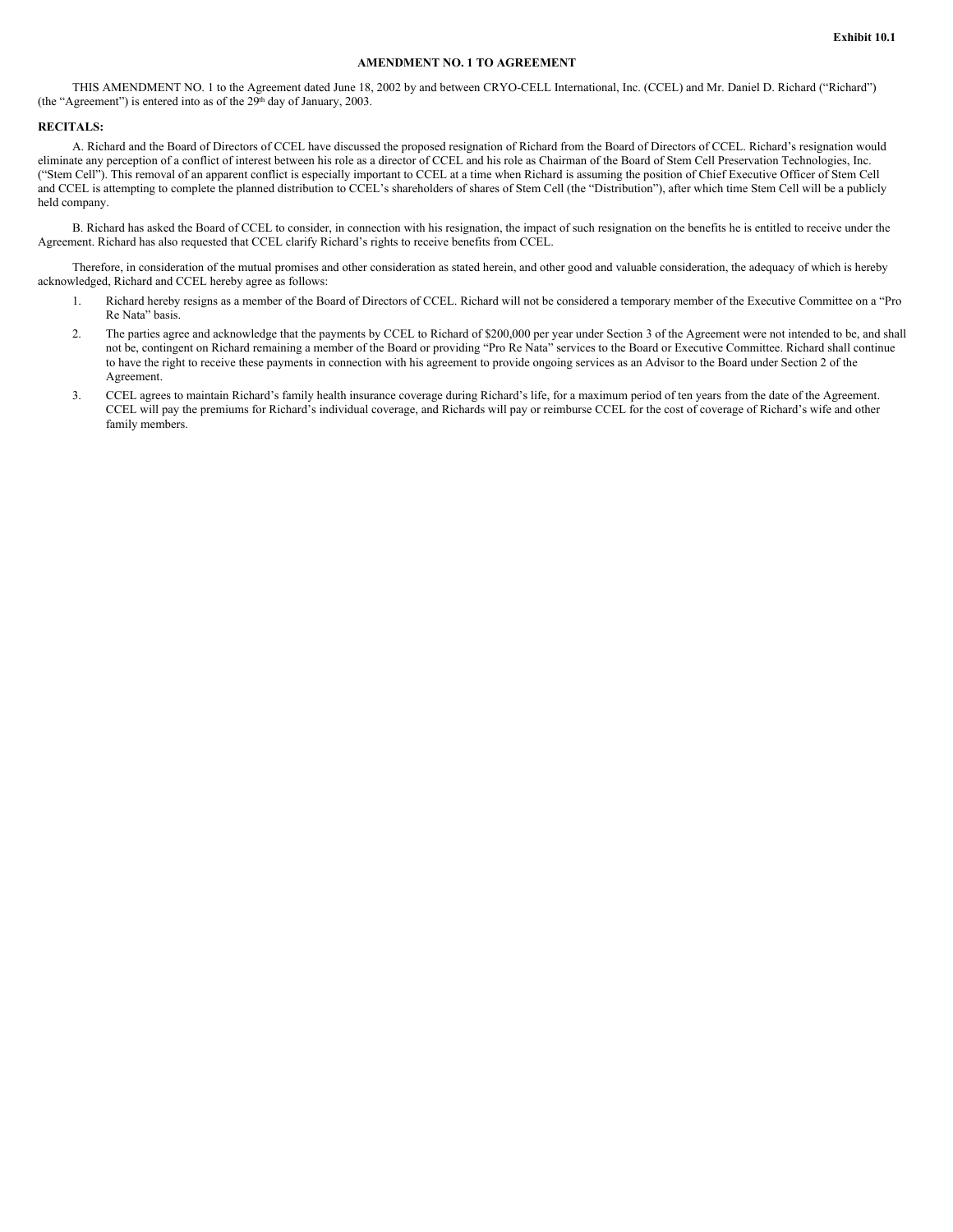- 4. In the event that CCEL defaults on its obligations to Richard pursuant to the Agreement as amended by this Amendment No. 1 and Richard commences litigation for the purpose of collecting payments or benefits due under the Agreement as amended herein, CCEL agrees that venue shall be in Dade County, Palm Beach County or Pinellas County, Florida, at Richard's option.
- 5. Except as expressly amended by this Amendment No. 1, the Agreement shall remain in full force and effect.

IN WITNESS WHEREOF, CCEL and Richard have set their hands to this Amendment No. 1 to be effective as of the date first written above.

CRYO-CELL INTERNATIONAL, INC.

By: /s/ Mercedes Walton

Mercedes Walton, Chairman of the Board

/s/ Daniel D. Richard

Daniel D. Richard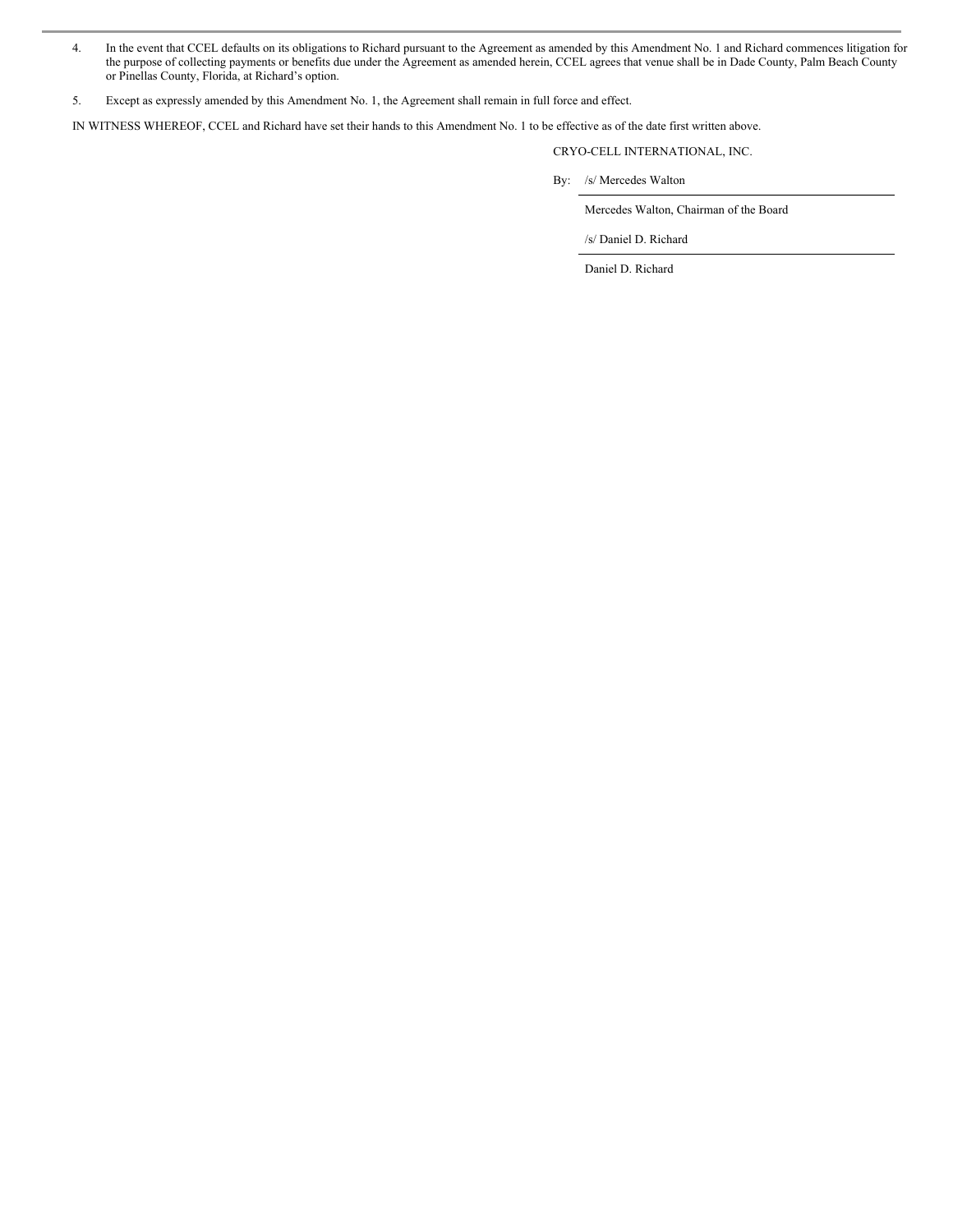# **Subsidiaries of the Registrant**

Stem Cell Preservation Technologies, Inc., (SCPT) a Delaware corporation. The Company owns approximately 87% of the common stock of SCPT.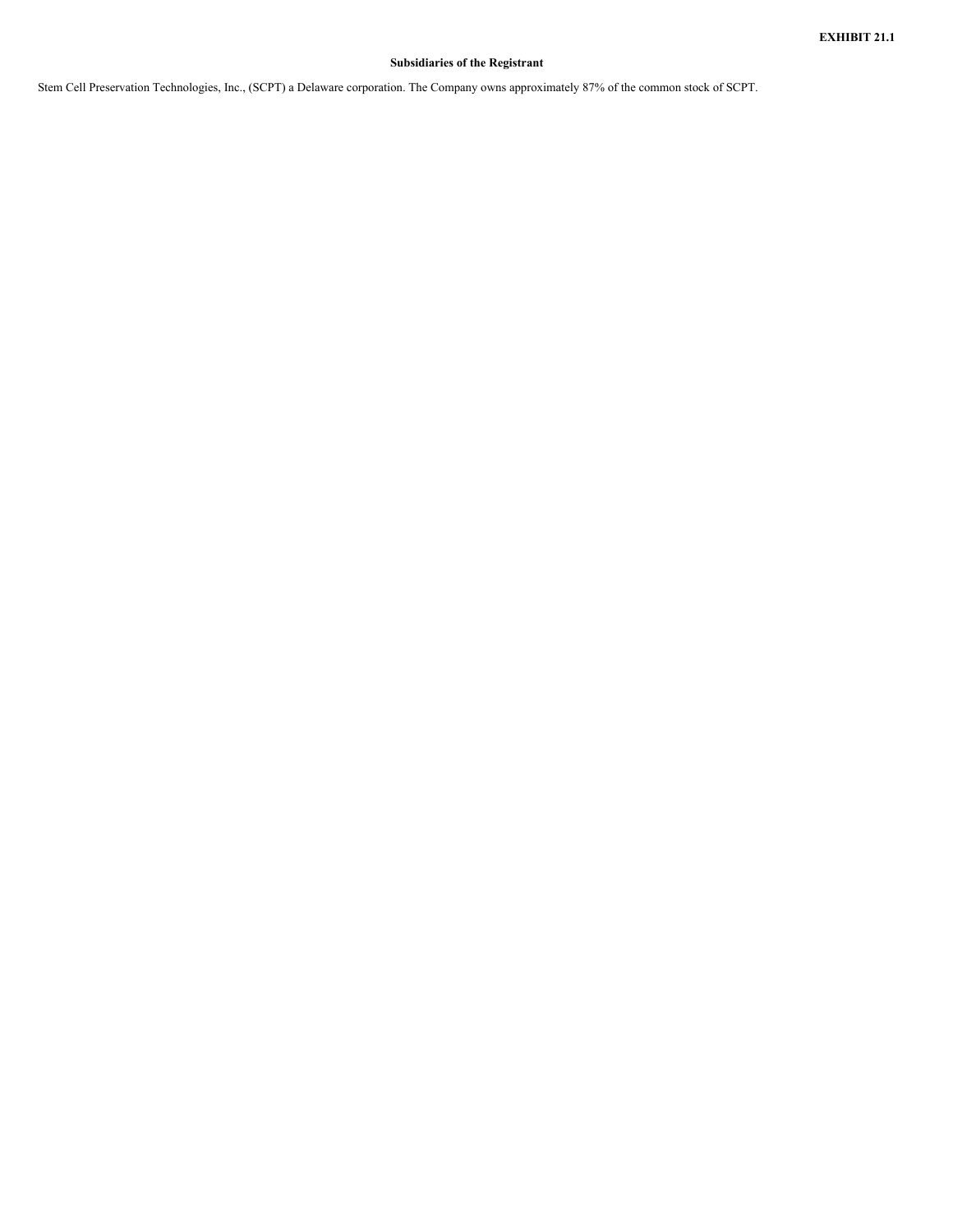# **CERTIFICATION PURSUANT TO 18 U.S.C. SECTION 1350, AS ADOPTED PURSUANT TO SECTION 906 OF THE SARBANES-OXLEY ACT OF 2002**

In connection with the Quarterly Report of CRYO-CELL International, Inc. (the "Company") on Form 10-QSB for the period ending February 28, 2003 as filed with the Securities and Exchange Commission on the date hereof (the "Report"), I, Mercedes Walton, Interim Chief Executive Officer of the Company, certify, pursuant to 18 U.S.C. § 906 of the Sarbanes-Oxley Act of 2002, that:

(1) The Report fully complies with the requirements of Section 13(a) or 15(d) of the Securities Exchange Act of 1934; and

(2) The information contained in the Report fairly presents, in all material respects, the financial condition and results of operations of the Company.

/s/ MERCEDES WALTON

Mercedes Walton Interim Chief Executive Officer

July 15, 2003